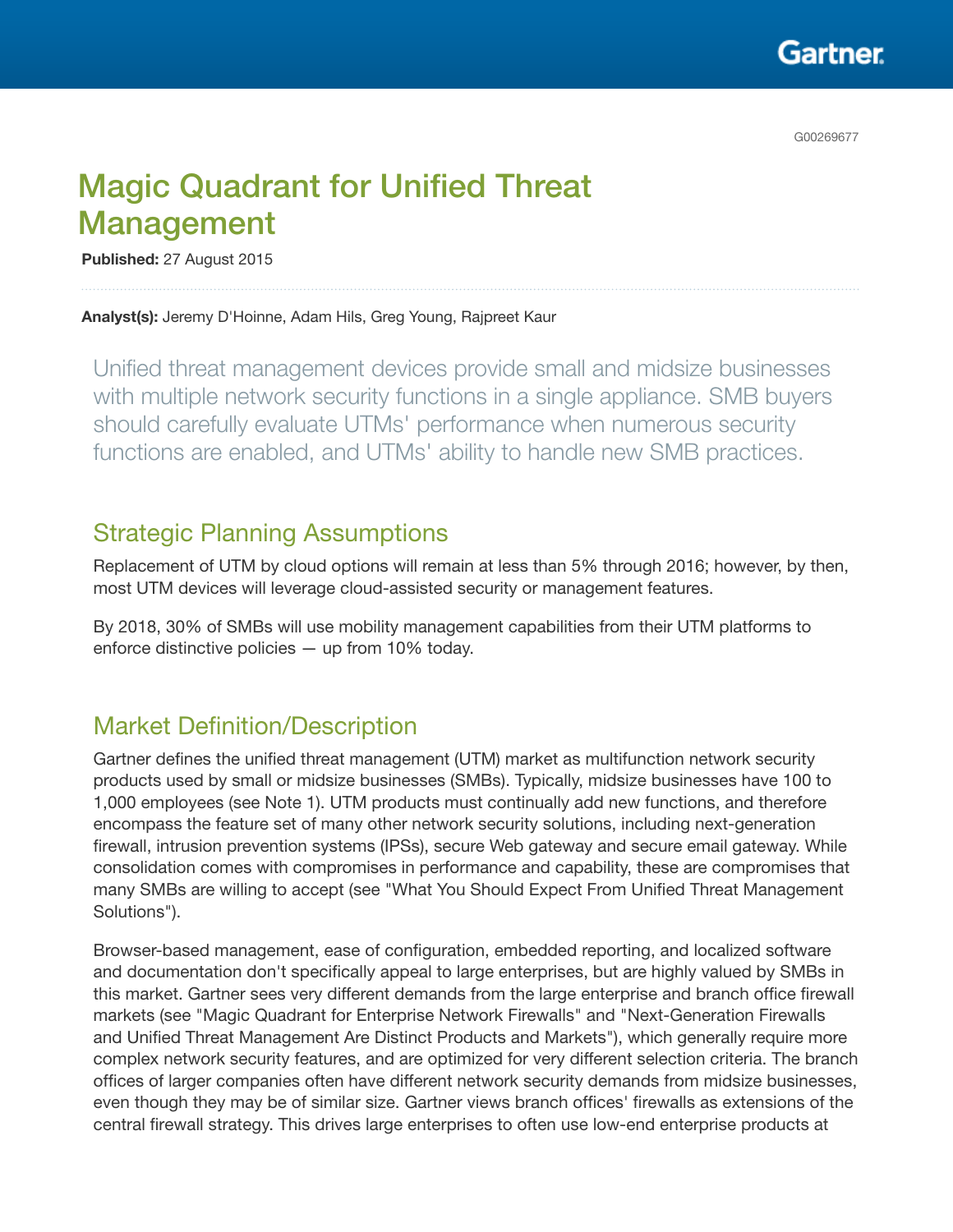

their branch offices to ensure interoperability, and to take advantage of economies of scale in getting larger discounts from their firewall vendors. For these reasons, Gartner allocates branch office firewall revenue to the enterprise firewall market, not the UTM market.

SMBs should be skeptical of the aspirational message from UTM vendors about the exaggerated benefits of feature consolidation. Security buyers should instead evaluate UTM devices based on the controls they will actually use, the performance they will get for those features, and the quality of vendor and channel (and managed services) support that is available.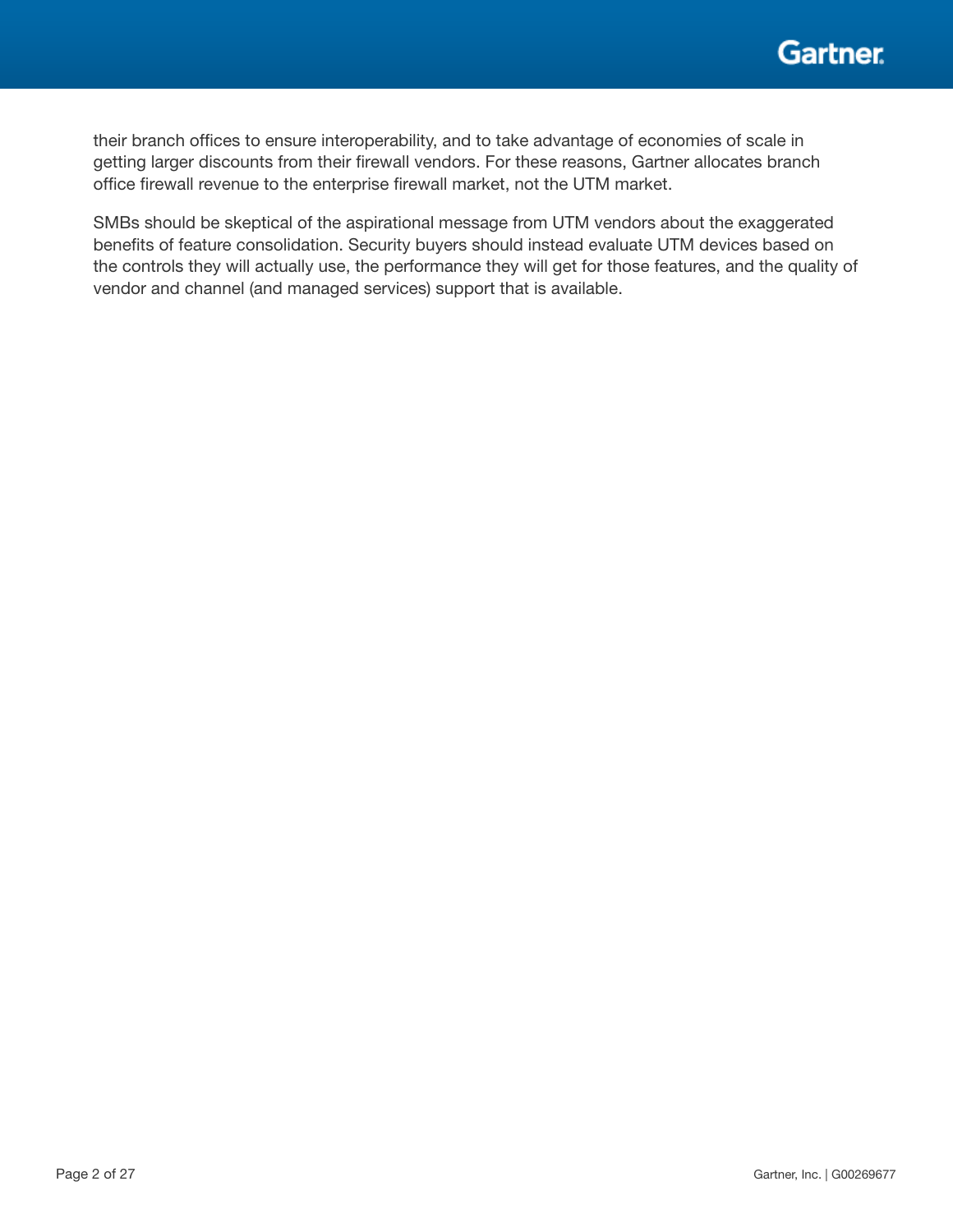

## Magic Quadrant

#### Figure 1. Magic Quadrant for Unified Threat Management



Source: Gartner (August 2015)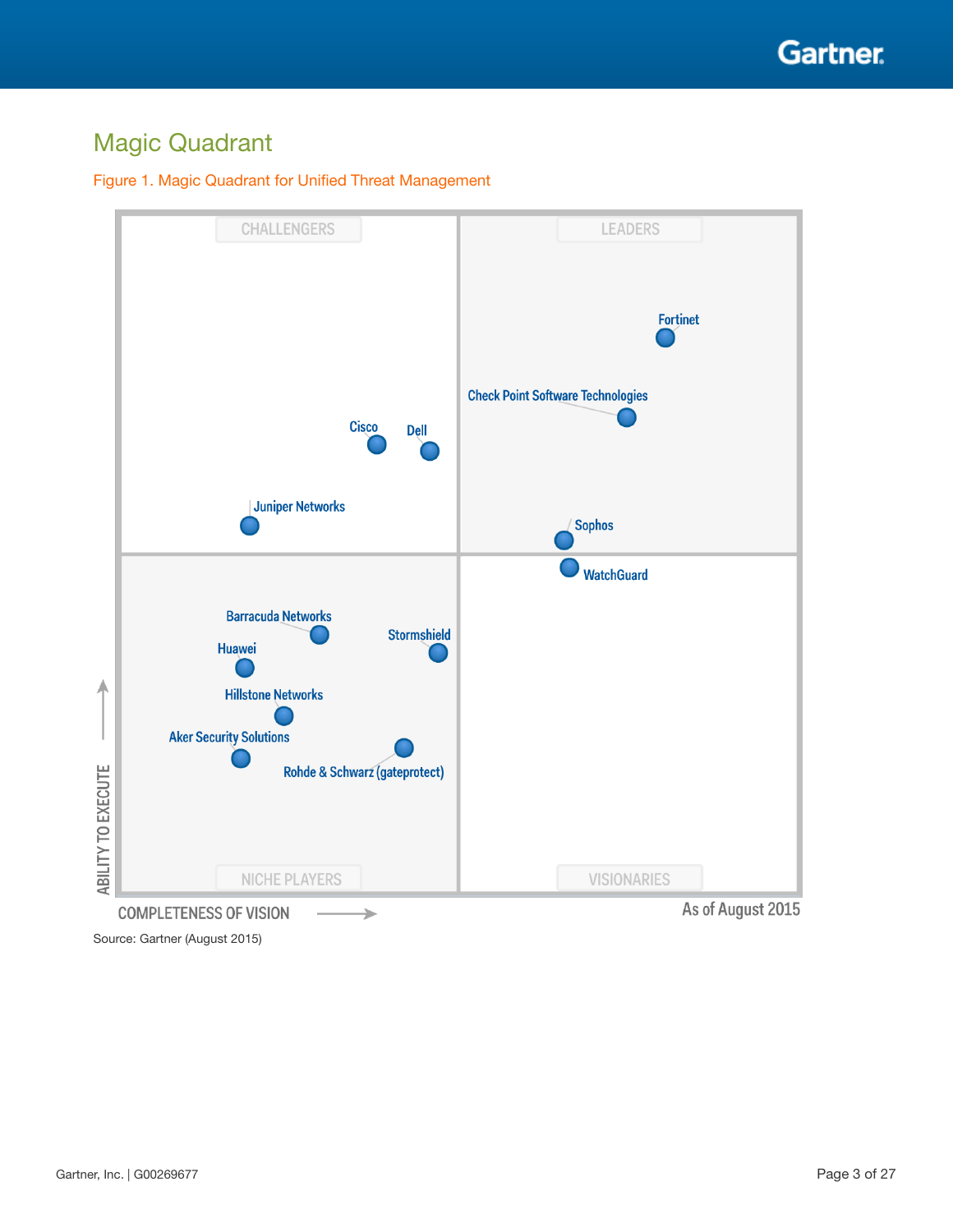

## Vendor Strengths and Cautions

#### Aker Security Solutions

Based in Brazil, Aker Security Solutions is a network security vendor. Its portfolio has included UTM solutions (Aker Firewall UTM) since 1997, as well as secure Web gateway and secure email gateway. Aker Firewall UTM is composed of 14 models, with two models with wireless capabilities, all refreshed in 2013. Its single virtual appliance model can also run on VMware, Citrix XenServer and Microsoft Hyper-V.

In the past months, Aker has upgraded its IPS signature base, added Internet Message Access Protocol over SSL (IMAPS) support and a VPN client for iOS and Android through OpenVPN integration. It also now offers an option to support multiple users on a Windows Terminal server or Citrix workstation.

Aker is assessed as a Niche Player, because it operates mostly in Brazil and does not compete yet internationally. Aker Firewall UTM is a good shortlist candidate for small and midsize organizations in Brazil.

#### **Strengths**

- Aker Firewall UTM provides a comprehensive set of UTM features, including application control, a variety of VPN options and link load balancing, wireless security, Secure Sockets Layer (SSL) VPN, and two choices each for an antivirus engine.
- Aker's clients and its channel partners cite ease of use, the vendor's local presence in Brazil, and the quality of its support as reason to select the vendor's UTM.
- Aker is one of the few vendors that provide graphical user interface (GUI), documentation and support in Portuguese, in addition to English.

- Aker does not appear in UTM evaluations outside of Brazil yet.
- Aker has a smaller development team for its UTM, and therefore is slower to release new features than many of its international competitors. Gartner believes that this is noticeable in upper-midmarket organization selections.
- Aker's UTM lacks network sandboxing and fine-grained role definition for centralized management, and does not provide a Web-based SSL VPN for remote users (using a Java applet is required). Some clients report that management console and reporting look dated.
- Aker does not provide an embedded Web interface that the smaller organizations appreciate. Instead, Aker's UTM always requires the installation of a management software component (Aker Control Center).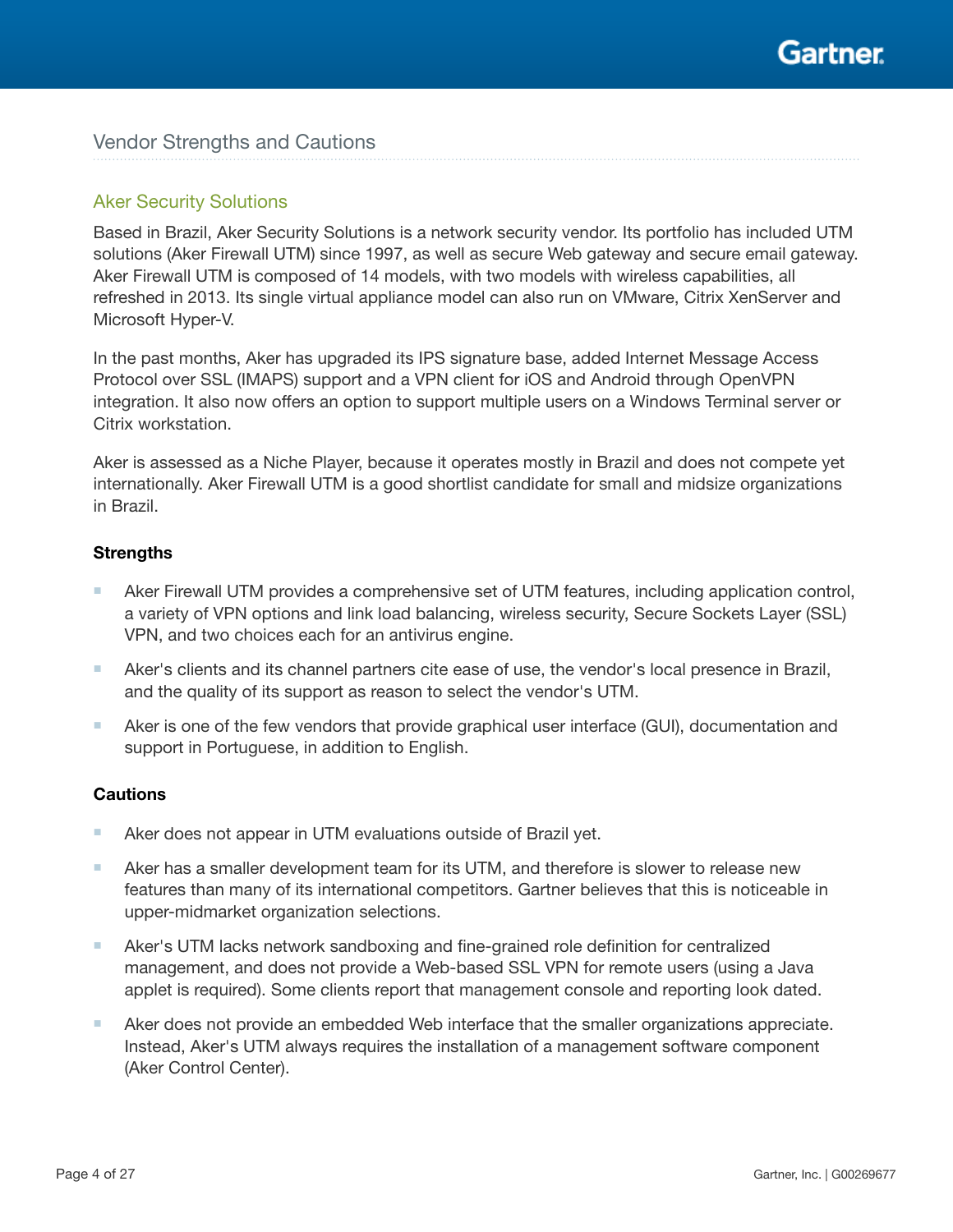

## Barracuda Networks

Based in Campbell, California, Barracuda Networks is a large vendor providing network security, backup and infrastructure solutions, including Web and email security, Web application firewall, application delivery controllers and data backup. In February 2013, Barracuda released a new product line, the Barracuda Firewall (X series), to complement Barracuda NG Firewall (F series), its incumbent range of firewalls, which are oriented toward larger enterprises' needs. Barracuda Firewall is composed of seven models, including two with wireless capabilities, but is still not available as a virtual appliance. It embeds a Web interface, designed for simpler use cases, and can be managed in the Barracuda Cloud Control portal.

In 2014, the vendor introduced Barracuda Security Suite, a single integrated server that offers fullfeatured versions of Barracuda Firewall, Barracuda Spam Firewall and Barracuda Web Filter. The vendor also recently released application-based link-load balancing and customized block pages for its Web proxy.

Barracuda is assessed as a Niche Player mainly because of the limited reach for its UTM product line outside of the EMEA region. The Barracuda Firewall series is a good shortlist candidate for North American and European SMBs that already use other Barracuda products, have stringent budget constraints or prize ease of deployment as a primary requirement.

#### **Strengths**

- Barracuda has strong market share among SMBs, and customers benefit from good global sales and support presence. Barracuda has greatly increased partner training and certification for the Barracuda X Series in North America and Europe.
- Surveyed partners and customers consistently cite knowledgeable, responsive customer support as a clear differentiator from competitors.
- Gartner clients report that they like Barracuda's simple licensing, and that unlike many competitors, the price for software options is reasonable. Barracuda Cloud Control is included at no additional charge.
- Barracuda Networks offers a 30-day refund plan and a replacement program that includes a free new appliance every four years, keeping the average appliance life at below four years.

- The Barracuda X Series partners and customers cite the need for more advanced features, including higher quality application and identity control. Its cloud-based sandboxing feature is currently available for Web traffic only.
- The Barracuda X Series has not been scrutinized by any major third-party testing labs and has a limited number of certifications.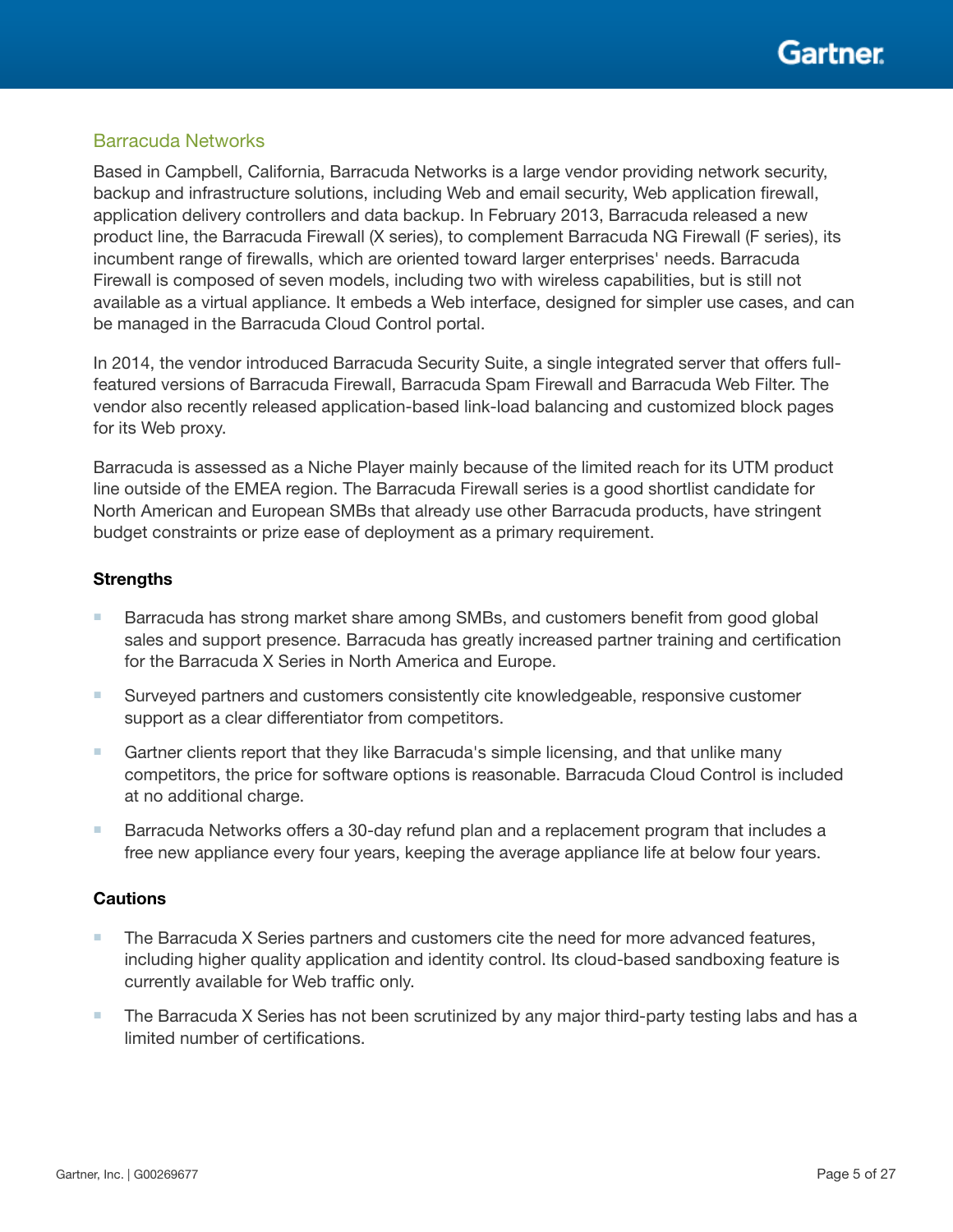

■ Gartner believes that, while Barracuda has correctly assessed that SMB and enterprises have different needs, its two firewall lines still have more overlaps than differences, which complicates the work of its channel and can confuse SMB buyers.

## Check Point Software Technologies

Check Point Software Technologies, headquartered in Tel Aviv, Israel, and with operations worldwide, is a large pure-play security company and, according to Gartner, has the largest enterprise firewall market share. Its SMB product line is mostly across the 600, 1100, 2000 and 4000 lines of appliances. UTM can also be delivered via the cloud-based Capsule Cloud service, as a virtual appliance in the Check Point Security Gateway Virtual Edition, or on Amazon Web Services (AWS), Microsoft Azure and OpenStack. Fundamental to Check Point security gateway offerings is the set of software options referred to as Software Blades, which can be grouped together in bundles. SMBs often choose more blades than enterprises would.

Recent features includes mobile security features (Check Point Capsule), software-based performance improvement for traffic processing, improved coverage of industrial control system (ICS) protocols and a new threat mitigation software blade, Threat Extraction, which uses content reconstruction to remove suspected malicious content during transit.

Check Point is rated as a Leader because of its continued presence on SMB customer shortlists, its geographic coverage and its ability to beat competition based on its unique features. Check Point is a good choice for SMB organizations that do not consider low price as the most important criterion.

- Check Point's reporting and management console is consistently very highly rated by midsize companies that need to handle any complexity. The different support levels and options provide a good variety of options and prices.
- Check Point's UTM solutions benefit from its enterprise-level security features, such as ThreatCloud and Anti-Bot software options, in addition to the strong IPS module, which are all backed up by Check Point's large threat research team.
- Check Point provides a strong set of options to protect against custom malware with its sandboxing subscription (Threat Emulation Cloud Service), a variety of threat intelligence feeds (ThreatCloud IntelliStore) and a recently released feature that can automatically remove suspected harmful content from downloaded file (Threat Extraction).
- Check Point UTM integrates with the vendor's cloud-based security service for mobile and remote users, providing a unified security policy for mobile and corporate users.
- Check Point's strong investment and persistent strategy to address SMB clients translates into a good execution on its UTM roadmap.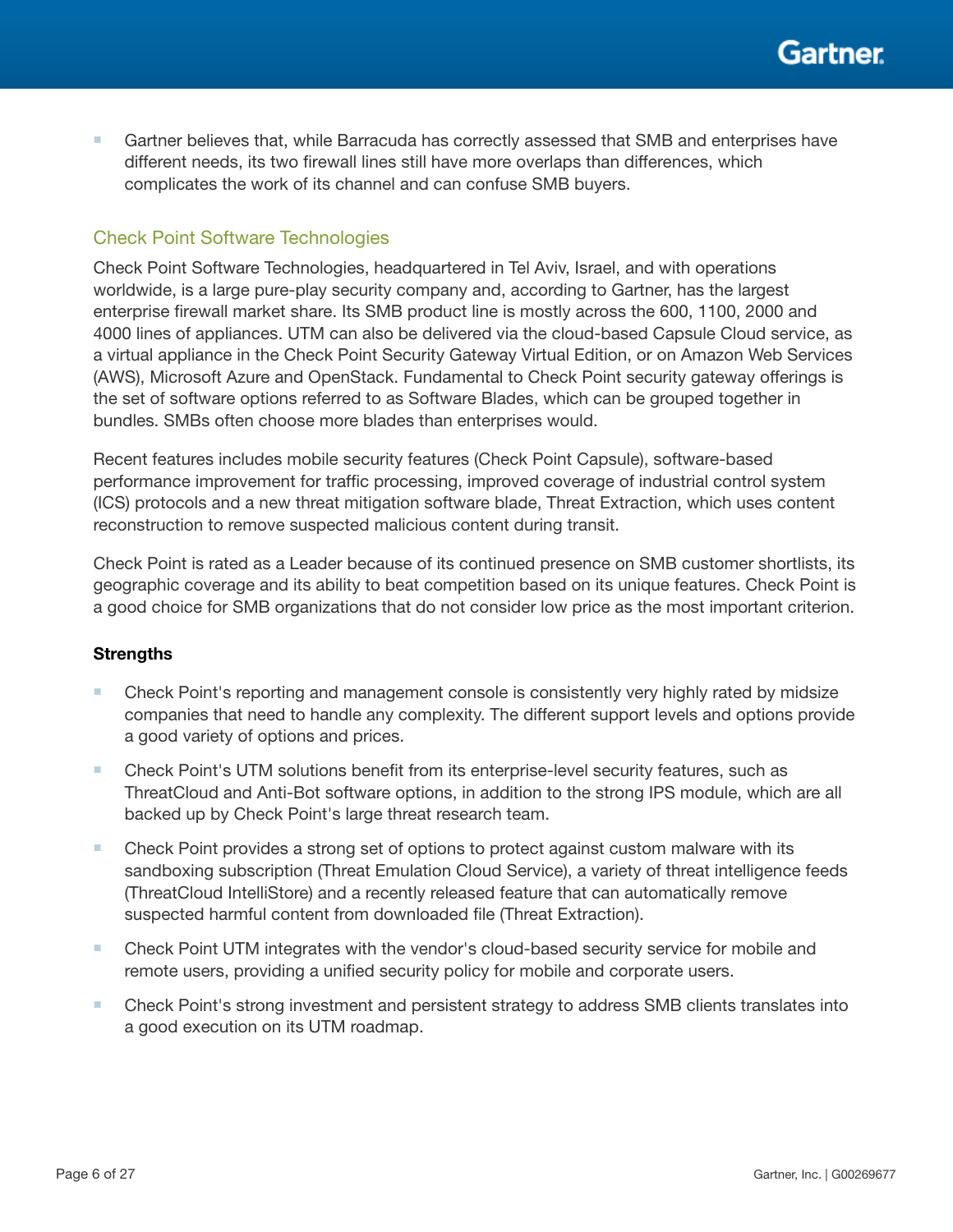- Gartner clients often cite price as the primary reason for not selecting Check Point solutions; however, this caution will not apply where best-of-breed features are sought foremost.
- Gartner sees Check Point mostly selling to its existing client base; however, Check Point has increased emphasis on its SMB value-added reseller (VAR) support program since the last edition of this Magic Quadrant.
- Check Point offers many Software Blades and keeps adding new ones. It has made good progress in simplifying the sales offering with bundles, but resellers and clients report that they find it difficult to assess the overall performance impact of enabling more than a few options simultaneously.
- Check Point changes in legacy SMB branding strategy could cause some confusion in the market; however, this will diminish if the current strategy is maintained.

### **Cisco**

Cisco, based in San Jose, California, has a complete access-layer product offering across wired and wireless, making it the largest network infrastructure provider. The vendor also owns a broad security portfolio, including secure email gateway, secure Web gateway, stand-alone IPS, enterprise firewall and UTM.

Since its acquisition of Sourcefire in 2013, Cisco is gradually integrating Sourcefire's IPS into its existing product lines. Cisco's strategy for SMBs mainly relies on its cloud-managed Meraki MX appliances, although they also offer the ASA 5500-X Series (five models) for small and midsize companies.

Recent product news includes further integration of Sourcefire IPS into the Cisco ASA product line. Cisco also offers Meraki UTM models with 802.11ac wireless capabilities, GeoIP blocking and policy-based routing.

Cisco is assessed as a Challenger because it has solid presence in midmarket organizations, but has yet to provide a harmonious vision for all the UTM use cases. Cisco is a good choice for its existing customers and a good shortlist contender for distributed organizations.

- Cisco's brand and market presence are strong assets when targeting SMB clients that want minimal complexity in their infrastructure and a simple procurement process.
- Cisco has recently introduced new ASA X Series models. The vendors' efforts to further integrate the management of Sourcefire IPS on the ASA platform enhance its ability to answer the stringent security needs of midmarket organizations looking for consolidated firewall and IPS modules.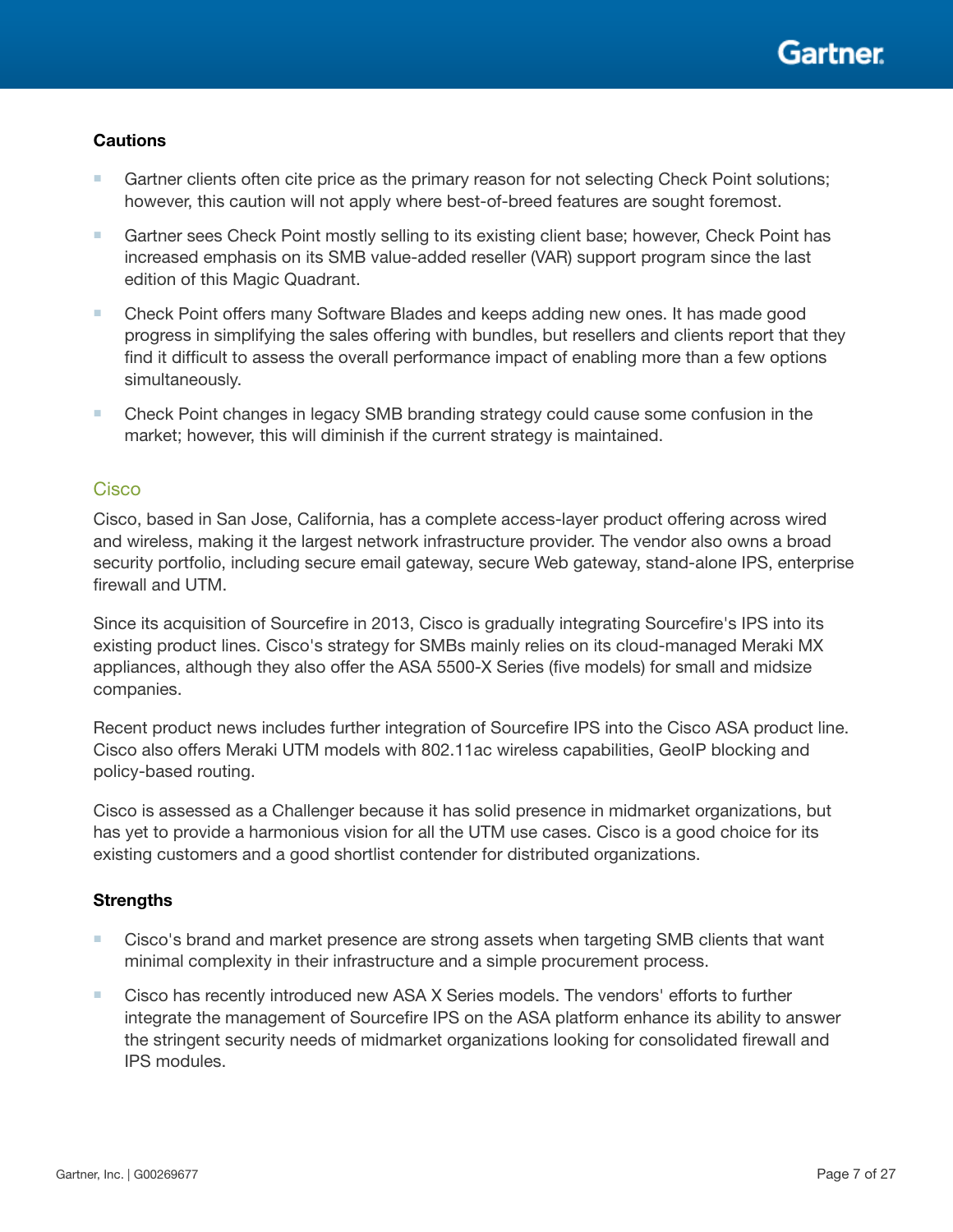■ Cisco Meraki MX cloud-based centralized management offers a unified view of all Meraki UTM, wireless AP, switching and MDM products through the cloud.

## **Cautions**

- Cisco Meraki MX lacks email security, cloud-based sandboxing, SSL VPN for remote users and SSL decryption for HTTP. These functions are available in many competitive UTMs.
- The Meraki MX product line does not fully address all the use cases for SMB network security needs, and the management consoles for Cisco ASA X and Cisco Meraki are totally separate. This dual product-line offering available to SMB clients from Cisco might create complexity for some clients using Cisco ASA on the core network, but considering Meraki MX for distributed offices.
- Cisco does not generate many inquiries from SMB clients for its Meraki MX offering.

## Dell

Dell, with headquarters in Round Rock, Texas, is a leading computer manufacturer that has diversified its activity in infrastructure and security. Its UTM portfolio is branded Dell SonicWALL and includes 12 models. Dell SonicWALL is composed of two product lines that are sold to the SMB market: the SonicWALL TZ Series for the smallest businesses, refreshed in 2015; and the SonicWALL Network Security Appliance (NSA) Series for small and midsize companies, with models released in 2013 and 2015. The Dell product portfolio includes firewall appliances targeting large enterprises (SuperMassive), and wireless access points (Dell SonicPoint) that can be managed from the Dell SonicWALL UTM console. Dell also provides other network security solutions, such as SSL VPN and email security gateway.

Dell recently refreshed its Dell SonicWALL line for small organizations with eleven new TZ products, notably adding 802.11ac wireless and SSL decryption. It has also added support for its most recent wireless access point (Dell SonicPoint).

Dell is a Challenger in this Magic Quadrant mainly because of its comprehensive portfolio and the ability for customers of Dell's other product lines to leverage existing partnerships with the vendor. Dell is a good shortlist candidate for SMBs, especially for current Dell customers.

- Dell's global presence and brand facilitates cross-selling of security solutions, especially for SMB organizations that prefer to minimize their number of software and hardware providers.
- Clients like the product robustness and the comprehensive set of features. The application visibility module contains a large database and can provide good visibility over the usage of SaaS applications.
- Dell SonicWALL has a larger R&D team dedicated to UTM than many of the UTM vendors cited in this report, including a large in-house security lab that creates all its IPS signatures.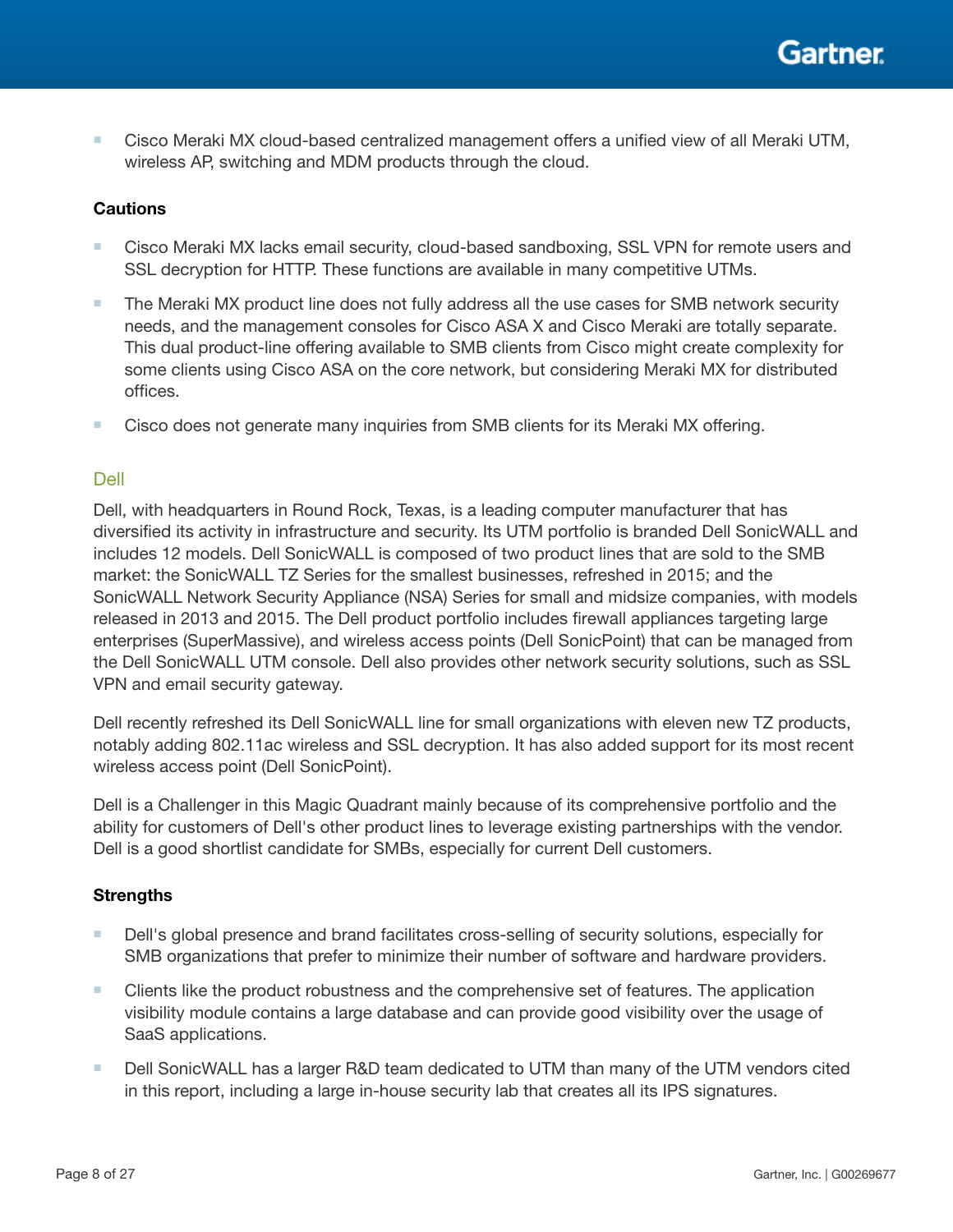- Dell SonicWALL lacks sandboxing and embedded custom reporting. Aggregated multifirewall reporting is available using SonicWALL Analyzer reporting, as a paid option per firewall.
- Gartner has observed that the competition continues to aggressively chase Dell SonicWALL's channel partners. Competition between channel partners and Dell's direct sales approach is frequently cited as the reason why Dell's partners have moved to another vendor.
- While Dell's visibility in UTM shortlist remains high, Gartner has observed an increased number of UTM selections where Dell SonicWALL was the incumbent solution, but not the preferred vendor for the product upgrade.
- Gartner clients cite issues with the management console and report that the antivirus catch rate can vary.

## **Fortinet**

Fortinet is a large security vendor with headquarters in Sunnyvale, California. It offers almost 40 different UTM appliance models (FortiGate) aimed at the small and midsize market, including wireless, DSL and Power over Ethernet (PoE) versions. FortiGate is also available as a virtual appliance, with five models that are priced based on CPU core count. On-premises centralized management (FortiManager) and reporting (FortiAnalyzer) solutions complement the UTM offering. The comprehensive security product portfolio, composed of tokens and host agents (FortiClient), is designed to appeal to VARs and managed security service providers (MSSPs) as the route to sales.

Fortinet's roadmap continues to be driven by regular hardware and software updates, with 11 new FortiGate appliances in 2014 and six models so far in 2015. Fortinet also simplified FortiGate deployment with new configuration wizards, enhanced FortiGate's integration with the cloud sandbox, and introduced new FortiView dashboards in order to improve event monitoring.

Fortinet is assessed as a Leader because it set the bar for the UTM market in terms of performance and price, and often is the first vendor to add new modules to further expand UTM feature set. Fortinet is a good candidate for all UTM use cases.

- Fortinet continues to be the most highly visible UTM provider among Gartner clients. It also owns the largest market share, growing faster than the market average, and has the largest base of certified channel partners for UTM technology.
- Fortinet has a very large R&D team and support centers across all regions. Gartner continues to view Fortinet as setting the cadence in the UTM market, driving its competitors to react.
- Fortinet was one of the first vendors to integrate file sandboxing capabilities, and it is backed up by the large FortiGuard Labs threat research team. The vendor has announced more than 3,000 customers using file sandboxing, while most of its competitors remain silent about customer adoption.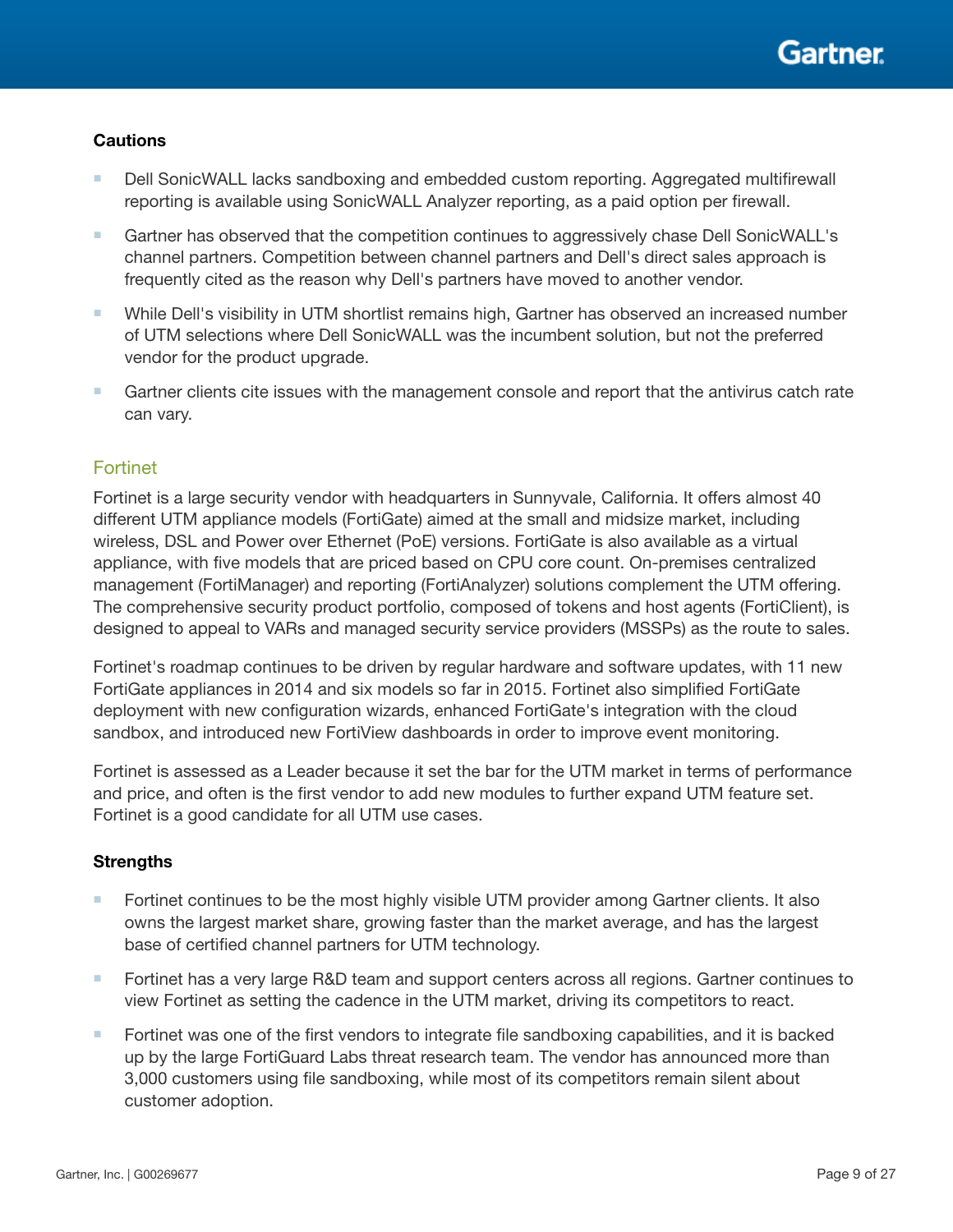

- Fortinet provides an aggressive price/performance proposition, which is often a decisive factor for budget-constrained SMBs. Its UTM bundle in a single SKU is a predictable, easy way for SMB security buyers to get multiple safeguards.
- The combination of wireless access point management, Wi-Fi analytics, high port density and Power over Ethernet (PoE), along with the availability of price-competitive UTM appliances (and a variety of other security products), appeals to small businesses looking for more than a security gateway and to distributed retail organizations.

- The frequent hardware and software updates make it more difficult to maintain a consistent level of expertise across Fortinet's widely distributed channel, which sometimes causes discrepancies in presales and support quality.
- Gartner clients report issues related to Fortinet UTM regarding the usability of the FortiManager centralized management, and to lower-than-expected performance when enabling security features.
- Fortinet customers have reported difficulty in obtaining easy, responsive support from the Fortinet ecosystem.

### Hillstone Networks

Hillstone Networks is a pure network security player, with headquarters in Beijing and operations in Sunnyvale, California. Its UTM portfolio includes 15 hardware models released in 2009 and the most recent models introduced in 2014 (E series). Two virtual appliances are also available.

Hillstone has recently improved its Internet Protocol version 6 (IPv6) compatibility and its application control module. It also supports SSL traffic decryption and has released a VPN client for iOS and Android. Also, the company is currently offering an upgrade path for its older firewalls to its Hillstone Unified Intelligent Firewall, which delivers anomaly detection and reputation scoring for hosts and networks. The vendor continues to develop its channel in Asia/Pacific (APAC) and Latin America.

Hillstone is a Niche Player because it primarily sells its UTM to Chinese SMB organizations. Hillstone is a good shortlist candidate for SMB organizations in the APAC region.

- Hillstone's UTM includes host reputation and network monitoring features that can help detect infected hosts.
- Clients give good scores to the vendor's UTM performance, the flexibility of its quality of service (QoS) engine and the quality of support provided in China.
- Hillstone Networks' security features appeal to security-conscious midsize organizations.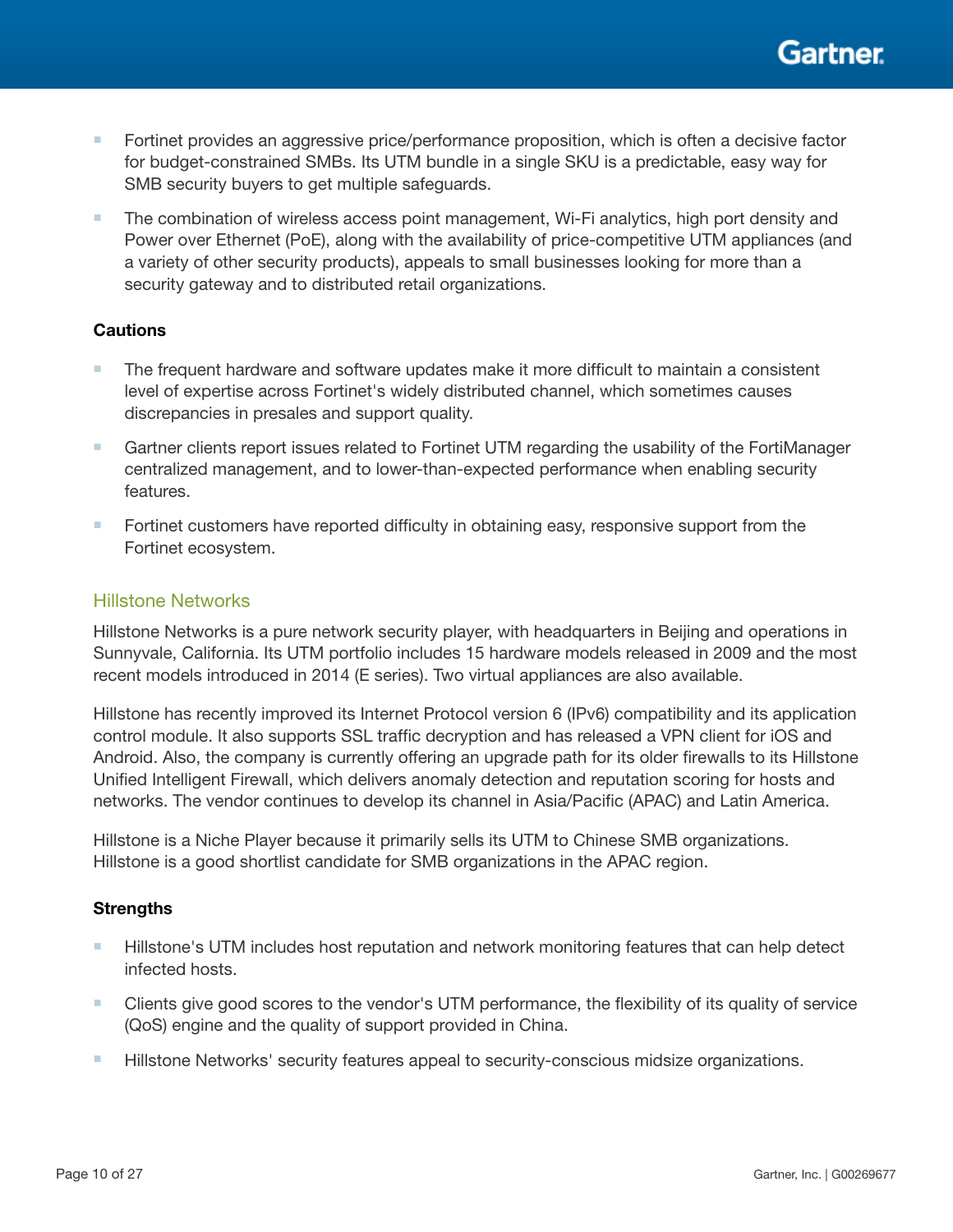- Hillstone primarily targets the large enterprise market. It serves SMB organizations, but its roadmap is biased toward larger organization needs.
- Hillstone does not offer network sandboxing. It also lacks anti-spam and other email security features that some organizations still require.
- Hillstone clients report that they would like to see better activity reporting and improved Web filtering.
- Hillstone is not visible in UTM competitive shortlists outside of China. Its international channel is a developing effort, and prospective clients should verify the local availability of technically savvy partners.

## **Huawei**

Huawei is a large network infrastructure supplier headquartered in Shenzhen, China. In 2009, Huawei launched its Unified Security Gateway (USG) product line to address the Enterprise and the SMB markets. The line now includes more than 25 models, including a large number of appliances with wireless capabilities. Centralized management software is available. Large UTM appliances can run several UTM software instances, but the vendor does not provide virtual UTM appliances to run on the top of leading hypervisors.

Recent updates include four new hardware models (for sale in China only), as well as improved application control and performance.

Huawei is rated as a Niche Player because it predominantly sells its UTM to its existing clients. Huawei's UTM is a good contender for SMBs in China and for its current large-enterprise customers in other countries.

## **Strengths**

- Clients often cite good prices, especially for support service, as a decisive factor in selecting Huawei's solutions.
- Huawei customers like the ease of installation, facilitated by a helpful installation wizard.
- Huawei has a large number of clients using IPv6. All firewall networking functions and UTM features are fully functional in IPv6.

#### **Cautions**

■ Though its 2014 percentage of sales outside of APAC grew slightly in 2014, Huawei sells a majority of its UTM in this region and struggles to grow market share outside of it. SMB customers in other regions should first assess the level of commitment of Huawei's local channel partners to the SMB market.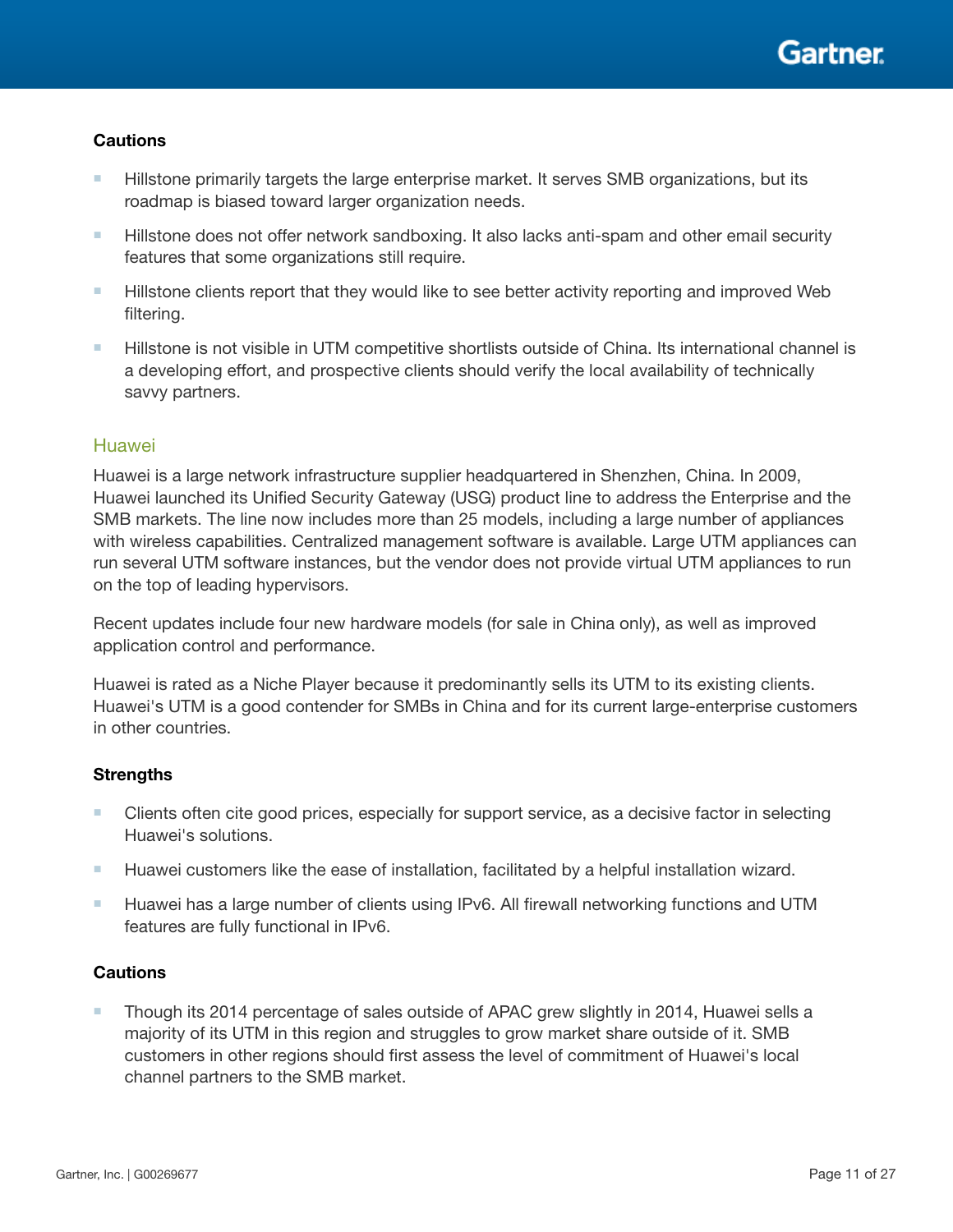Gartner

- Like most infrastructure vendors, Huawei's leverage is in its existing customer base of large enterprises and carriers. This focus on larger markets might divert development priorities away from SMB needs.
- Huawei partners mention that the Huawei central management GUI is too technical and difficult to use. Huawei also lags behind most of its competitors when it comes to email security.

#### Juniper Networks

Juniper Networks is a network infrastructure vendor based in Sunnyvale, California. It has a broad portfolio that covers network and security solutions. Its UTM offering (SRX Series) includes 13 models and relies on the Junos OS, which is the common platform for network and security appliances in Juniper's portfolio. Other product lines can support UTM capabilities (SSG Series and ISG Series), and two virtual appliances are available.

In 2014, Juniper introduced the Spotlight Secure threat intelligence platform, SSL Forward Proxy for AppSecure, central management support for SRX UTM, and integrated reporting and logging in Security Director. Juniper integrated UTM in its vSRX, allowing customers to use its virtual firewall appliances as virtual UTMs with a utility pricing model. During the same period, Juniper sold off its NAC and mobility solutions. Juniper has lost considerable market share against rivals during 2014, with its market share decreasing by 35%.

Juniper is evaluated as Challenger because it has good presence on SMB shortlists when stateful firewall, VPN and IPS are the primary needs, but does not displace leaders on UTM deals based on its features or vision for the SMB market. Juniper UTM is a good choice for existing Juniper customers. Other SMB customers should first verify the experience of their local channel with Juniper security solutions for an SMB use case.

#### **Strengths**

- UTM buyers that already use Juniper technology can leverage their existing relationship with the vendor to get a lower price and quickly learn how to manage its UTM.
- Juniper has a broad range of hardware appliances to support a wide variety of scalability and performance requirements.
- Juniper's understanding of diverse customer environments makes it a good choice for complex network infrastructure or when support is a critical component of the purchase decision.
- Juniper customers and partners express satisfaction with the quality and timeliness of Juniper's support.

#### **Cautions**

■ Juniper rarely appears on Gartner SMB customer shortlists for UTM when more than firewall, VPN and IPS is required.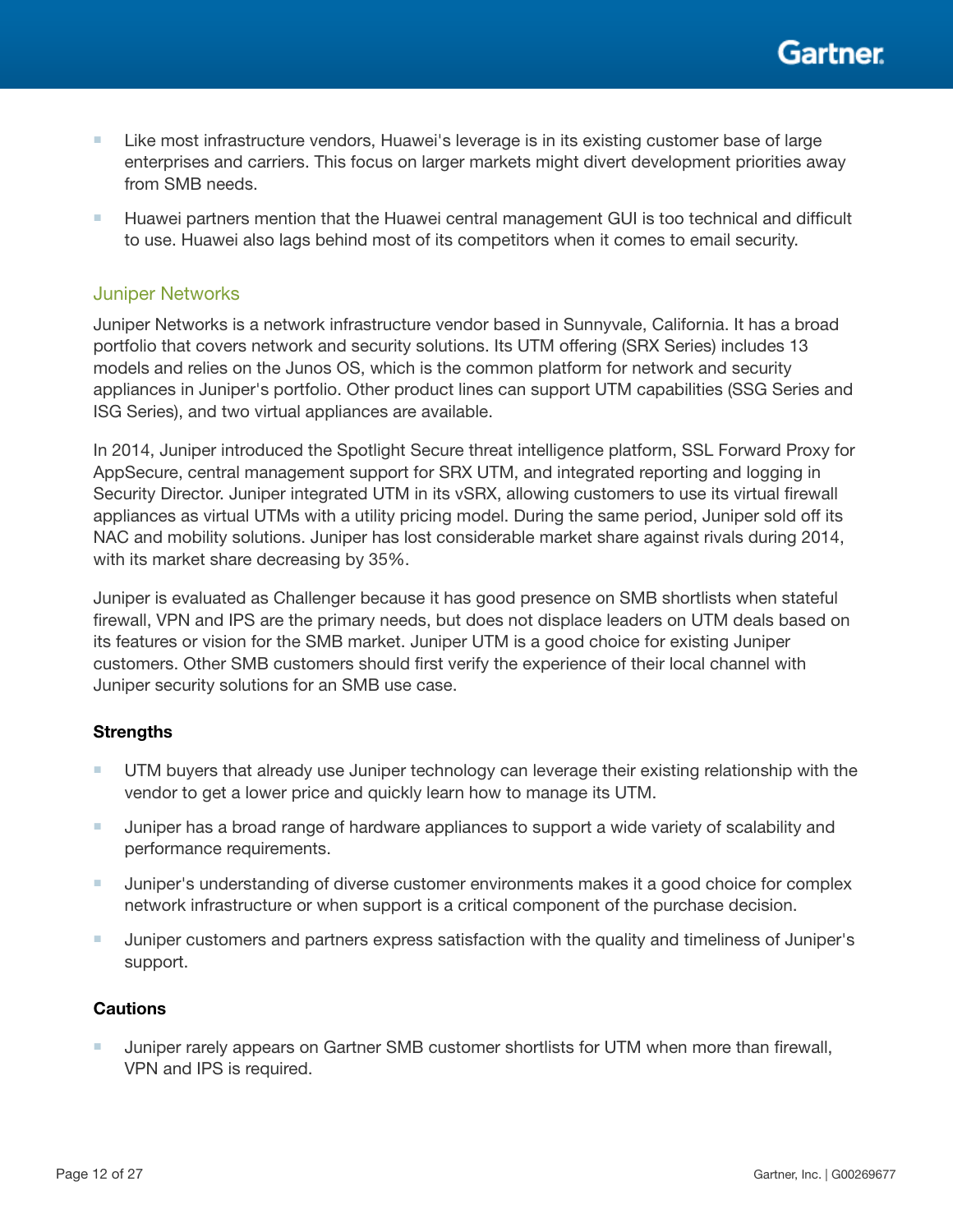

- Juniper appears to be focusing its security product development efforts on high-end enterprise data centers and carriers, not on the SMB audience. Juniper did not release a new model of its UTM hardware appliance in 2014.
- Juniper does not have a dedicated cloud-based malware detection sandbox, causing SMB customers to either go without one or to deploy alternative sandbox solutions from other vendors, thereby increasing costs and adding another management console.

## Rohde & Schwarz (gateprotect)

Germany-based Rohde & Schwarz (gateprotect) is a pure-play security vendor. Gateprotect was founded in 2002 and acquired by the large German electronics group, Rohde & Schwarz, in 2014. Rohde & Schwarz also acquired a small enterprise firewall company called Adyton Systems, now part of the gateprotect portfolio. Gateprotect's UTM portfolio includes nine appliances. Virtual appliances and centralized management are also available. Gateprotect's management interface (eGUI) implements a graphical (icon-based) visualization of the network topology as a way to simplify the configuration of the security policy.

Gateprotect recently added a reverse proxy and minor improvements to its eGUI software.

Gateprotect is assessed as a Niche Player because most of its UTM wins are in Europe, and its UTM appeals mainly to lower-midsize businesses. Gateprotect is a good shortlist candidate for SMBs in Germany and small organizations in EMEA countries when certified gateprotect channel partners are available.

#### **Strengths**

- Clients and channel partners give positive ratings to vendor support and ease of use, especially for lower-midsize organizations. Clients also provide positive comments on production performance that matches what is advertised on the datasheets.
- Gateprotect markets its German R&D and "no backdoor" policy as competitive advantages against its U.S.-based competitors. This appeals to a portion of the EMEA market, especially in small government agencies.
- Gateprotect operates as an independent entity, but now benefits from Rohde & Schwarz's sales and support channel, which should increase gateprotect's ability to reach and support UTM clients outside of Europe.

- Gateprotect is growing at a slower pace than the market. The vendor roadmap execution has been impacted negatively by the acquisition and the merger of Adyton and gateprotect technologies, with only a few new features released in the last 24 months.
- Gateprotect does not offer network sandboxing and lacks IPv6 support. It also lags behind its competition in the number of activity reports it can offer.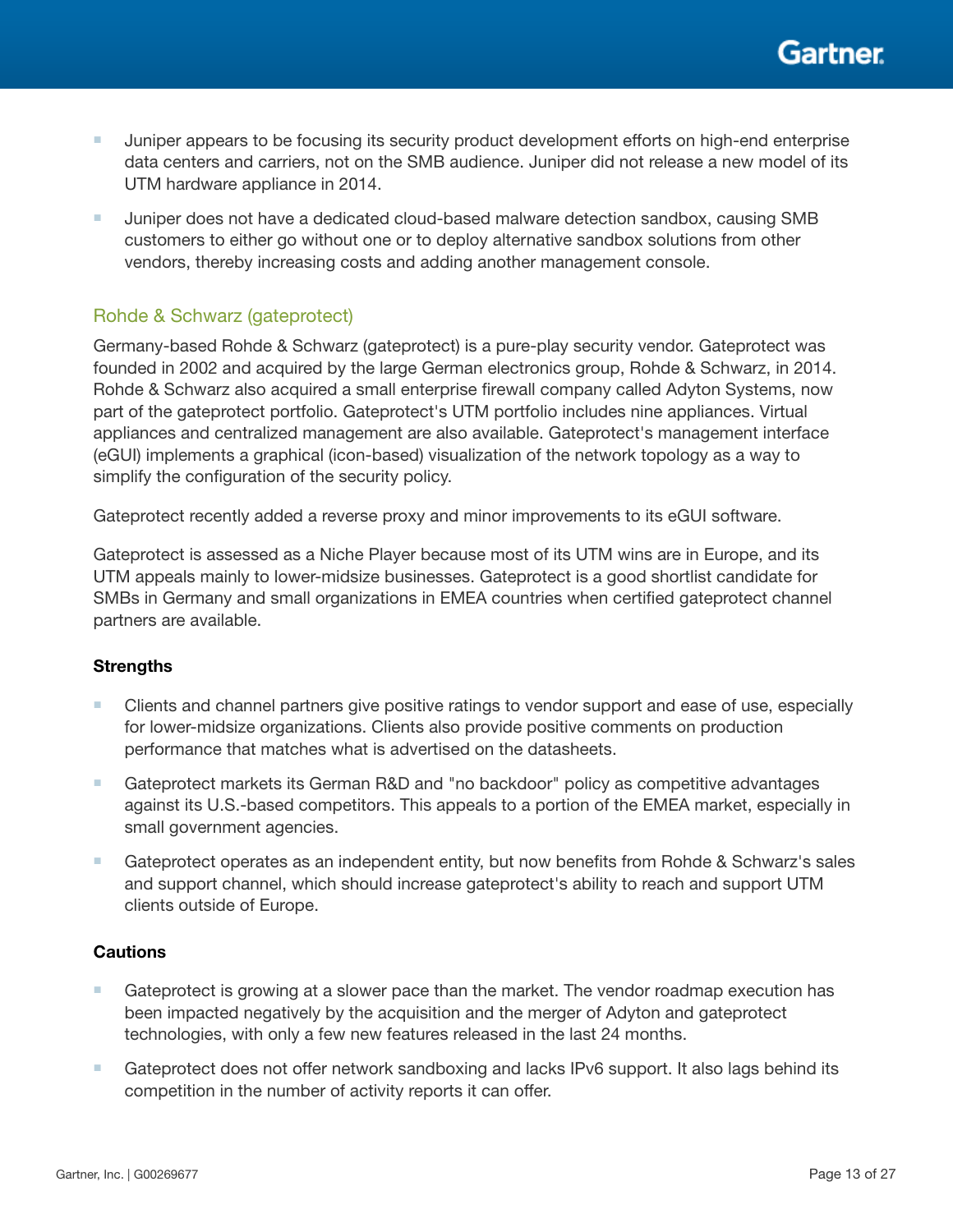

Most of gateprotect's UTM sales come from the small and lower-midsize organizations in Europe, with its largest installed base in Germany. Its brand awareness and channels in other countries are still more limited. Clients interested in gateprotect UTM should first verify the vendor's local presence and the channel's experience with the solution.

#### **Sophos**

Based in Boston, Massachusetts, and Oxford, U.K., Sophos is a large security vendor that initially provided endpoint security before adding network and mobile security solutions to its portfolio. After its acquisition of Cyberoam Technologies, the Sophos UTM portfolio includes 29 models from its Sophos (SG Series) and Cyberoam (CR Series) brands. Sophos UTM is also available as a virtual appliance. It also offers its three models of remote Ethernet device (RED) appliances for small branches that are centrally managed using a Sophos UTM.

Sophos recently announced a large UTM product line refresh with 14 new SG models and six new CR models. New features include email encryption, user quotas for Web browsing and a unified reporting solution (Sophos iView). In July 2015, the vendor went public on London Stock Exchange.

Sophos is assessed as a Leader because, despite the efforts created by the integration of Cyberoam, it continues to grow its market share based on features and customer trust in its UTM roadmap. Sophos is a good UTM shortlist contender for SMBs, especially in Europe and APAC regions.

#### **Strengths**

- Sophos' SG UTM series' ease of use consistently rates high. The interface contains general guidance on what each feature does, which is useful for SMB operators, who are not all security experts.
- Sophos channel support is rated high. Support for Cyberoam products is easily available through chat, email and phone, and is active in providing presales support for quick resolution.
- Sophos has good endpoint integration, allowing the firewall to push wireless and VPN policies for mobile devices, and can also restrict access to wireless networks for noncompliant mobile devices.
- Sophos SG UTM series support is available in a variety of European languages, and its local presales and support presence receives positive scores from Gartner customers.

- Gartner believes that Sophos' dual-line UTM products and expected rationalization may be confusing to existing customers looking for a product upgrade in the next 12 months.
- Except for the reporting solutions, there has not been any significant integration between the two product lines since the acquisition of Cyberoam. Gartner believes that managing two UTM product lines is a significant burden for the vendor and channel sales, presales and support teams.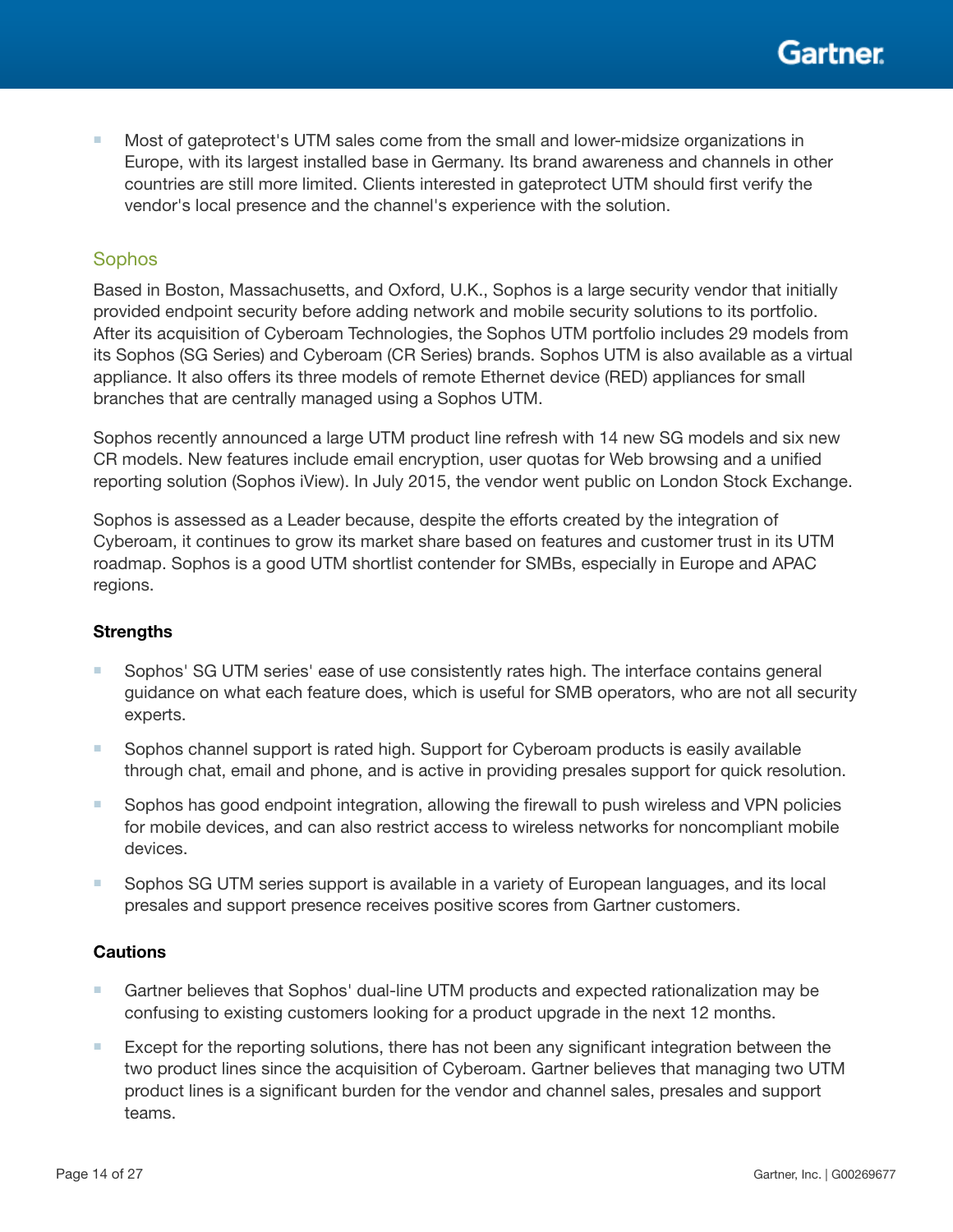■ Since the acquisition of Cyberoam, Sophos has expanded outside of Germany and the U.K. with increased visibility in Southeast Asia and the Middle East, but the vendor continues to be more concentrated regionally and still has lower visibility in North American shortlists than its direct competitors.

### **Stormshield**

France-based Stormshield is a subsidiary of Airbus Defence and Space, and is the result of an operational merger between two French firewall vendors in 2013 (Arkoon and Netasq). In addition to firewalls and UTM, the vendor provides endpoint and data security solutions. Its UTM product line (Stormshield Network Security) comprises 10 appliances and seven virtual appliances. It is also available on AWS and recently released a Microsoft Azure version. Stormshield developed its own IPS, which is enabled in the default UTM configuration.

Recent changes include a new appliance targeting upper-midsize organizations (SN910) and its Stormshield Network Security 2.0 rollout, with improved policy-based routing, performance optimization, and OpenStack/KVM/HyperV support.

Stormshield is evaluated as a Niche Player for the UTM market because most of its sales come from a limited number of European countries. Stormshield is a good UTM contender for SMBs in Europe, and has some presence in the Middle East and Asia. Regions outside of Europe should first monitor the availability and experience of the local channel.

#### **Strengths**

- Stormshield has a simple service offering with two main bundles: a low-cost bundle and a premium bundle that includes Kaspersky Anti-Virus and vulnerability detection modules.
- Customers and partners cite ease of deployment, IPS design and throughput, and support quality as differentiators.
- Customers and partners based in Europe often report that they select Stormshield because it is a European vendor. The vendor has recently added German-language support on its management console.

- Despite longtime efforts, Stormshield does not have significant market share outside of France. Europe is a much more fragmented market than North America or other regions with large countries, and as such, it requires strong investment for each new targeted country outside of the vendor's home market.
- Stormshield partners surveyed by Gartner mention overall brand presence and marketing execution as an area for potential improvement. They note that Stormshield could do a more consistent job of describing its product line and its performance and security advantages.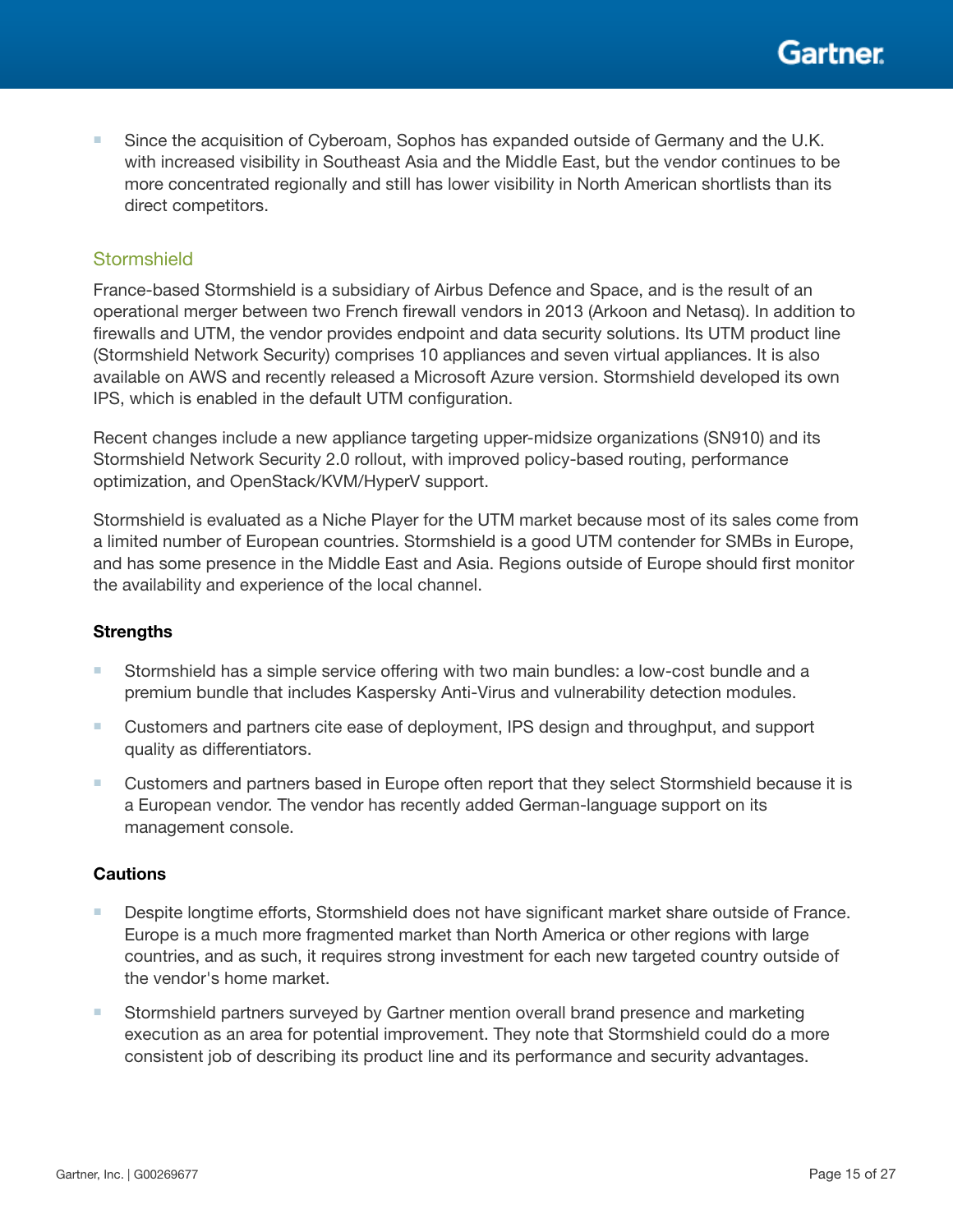■ Stormshield does not offer cloud-based sandboxing or appliances with integrated wireless. Its Web management console integrates limited real-time event monitoring.

## **WatchGuard**

Seattle-based WatchGuard is a privately held network security vendor. Established almost 20 years ago, WatchGuard has been a well-established player in the UTM market. It provides UTM, secure email gateways and remote manageable wireless APs. The UTM product lines (XTM and Firebox) include 23 physical appliances, including appliances with embedded wireless capabilities, and two virtual offerings: one for virtual UTM (XTMv), and another combining secure Web gateway, email security and data loss prevention (XCSv).

WatchGuard has a cloud-based reporting and monitoring solution (WatchGuard Dimension). WatchGuard APT Blocker is a full-featured, cloud-based network sandbox available as a subscription for all appliances. Recent changes include the release of Dimension 2.0 and five new Firebox appliances, targeting small and lower-midsize organizations.

WatchGuard is evaluated as a Visionary because of its ability to quickly respond to emerging needs from midmarket organizations with new software options. WatchGuard is a good shortlist candidate for SMB organizations in any geographic location in need of a broad set of features or currently relying on an MSSP for managing and monitoring their UTM.

### **Strengths**

- WatchGuard provides cloud-based sandboxing (APT Blocker), and reports are directly integrated in its centralized dashboard cloud service (WatchGuard Dimension).
- WatchGuard's customers and resellers report that WatchGuard has a full portfolio of UTM and related features, combined with a reasonable price and a pricelist without complexity, and includes clear trade-up options.
- WatchGuard has demonstrated a strong Ability to Execute on its roadmap, leveraging its platform modularity to quickly add new modules.
- The WatchGuard Dimension reporting tool includes an interactive heat map view (FireWatch) that is useful for quickly identifying network issues created by a specific user or application. Since the last edition of this Magic Quadrant, this has been the most-mentioned feature by Gartner clients considering WatchGuard.

- Gartner SMB clients do not often mention WatchGuard as already considered for their UTM selections.
- Gartner believes that WatchGuard's shifts in campaign and strategy have made it difficult for buyers to identify consistent differentiators in the WatchGuard offerings. However, Watchguard's recent refocus on both the UTM market and delivery of Dimension has allowed for recognition to increase.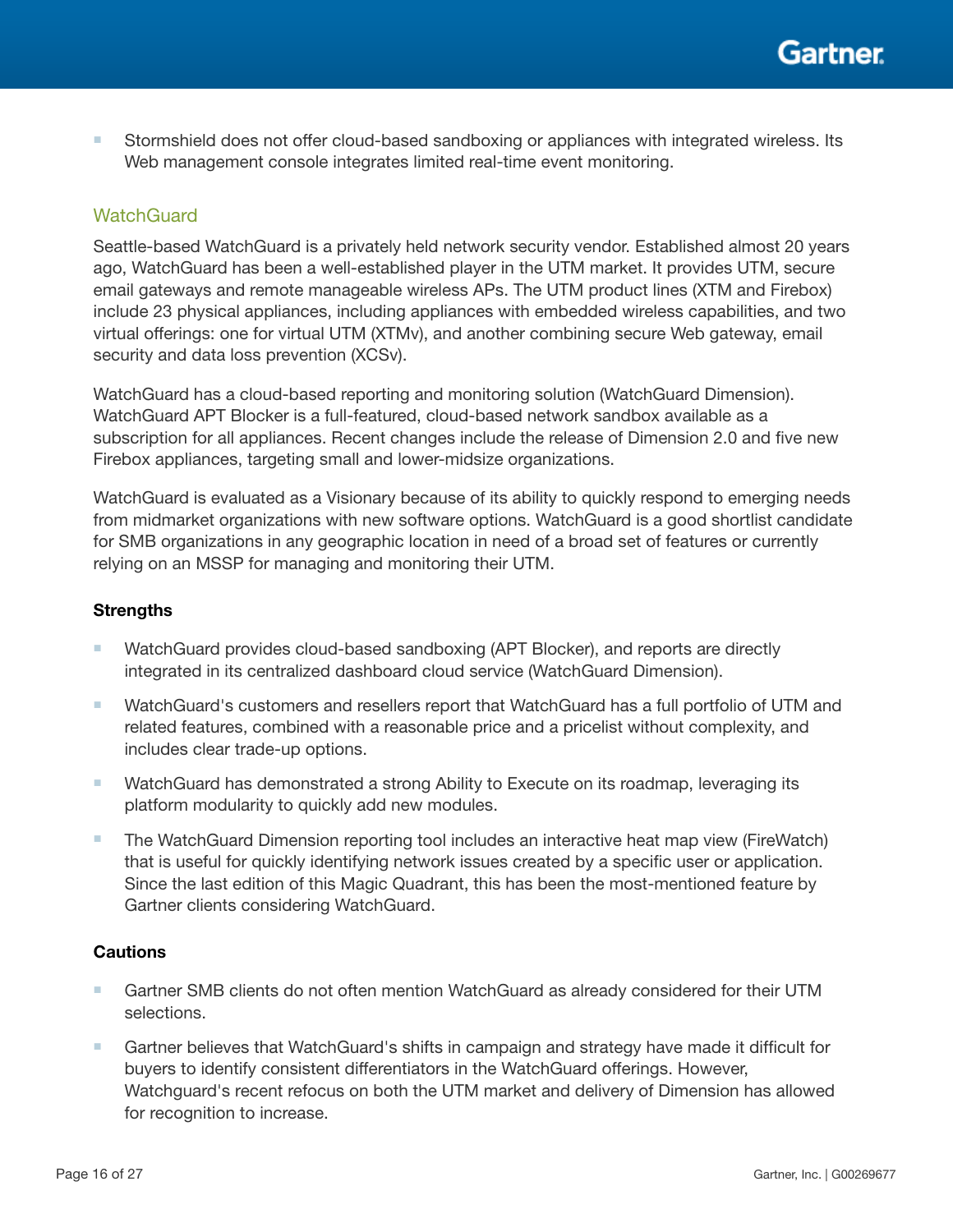

- Gartner data indicates the WatchGuard UTM market share stagnated 2014.
- The vendor's product strategy is significantly influenced by the use case of distributed organizations.

## Vendors Added and Dropped

We review and adjust our inclusion criteria for Magic Quadrants and MarketScopes as markets change. As a result of these adjustments, the mix of vendors in any Magic Quadrant or MarketScope may change over time. A vendor's appearance in a Magic Quadrant or MarketScope one year and not the next does not necessarily indicate that we have changed our opinion of that vendor. It may be a reflection of a change in the market and, therefore, changed evaluation criteria, or of a change of focus by that vendor.

## Added

No new vendors were added for 2015.

## **Dropped**

- Clavister was dropped because it did not meet Gartner's inclusion criteria for this Magic Quadrant.
- Cyberoam was dropped because it was acquired by Sophos.

## Inclusion and Exclusion Criteria

#### Inclusion Criteria

UTM companies that meet the market definition and description were considered for this report under the following conditions:

- They shipped UTM software and/or hardware products targeted to SMBs that included capabilities in the following feature areas at a minimum:
	- Network security (stateful firewall and intrusion prevention)
	- Web security gateway
	- Remote access for mobile employees (VPNs)
	- Email security
- They regularly appeared on Gartner midsize-client shortlists for final selection.
- They achieved UTM product sales (not including maintenance or other service fees) of more than \$7 million in 2014, and within a customer segment that's visible to Gartner. They also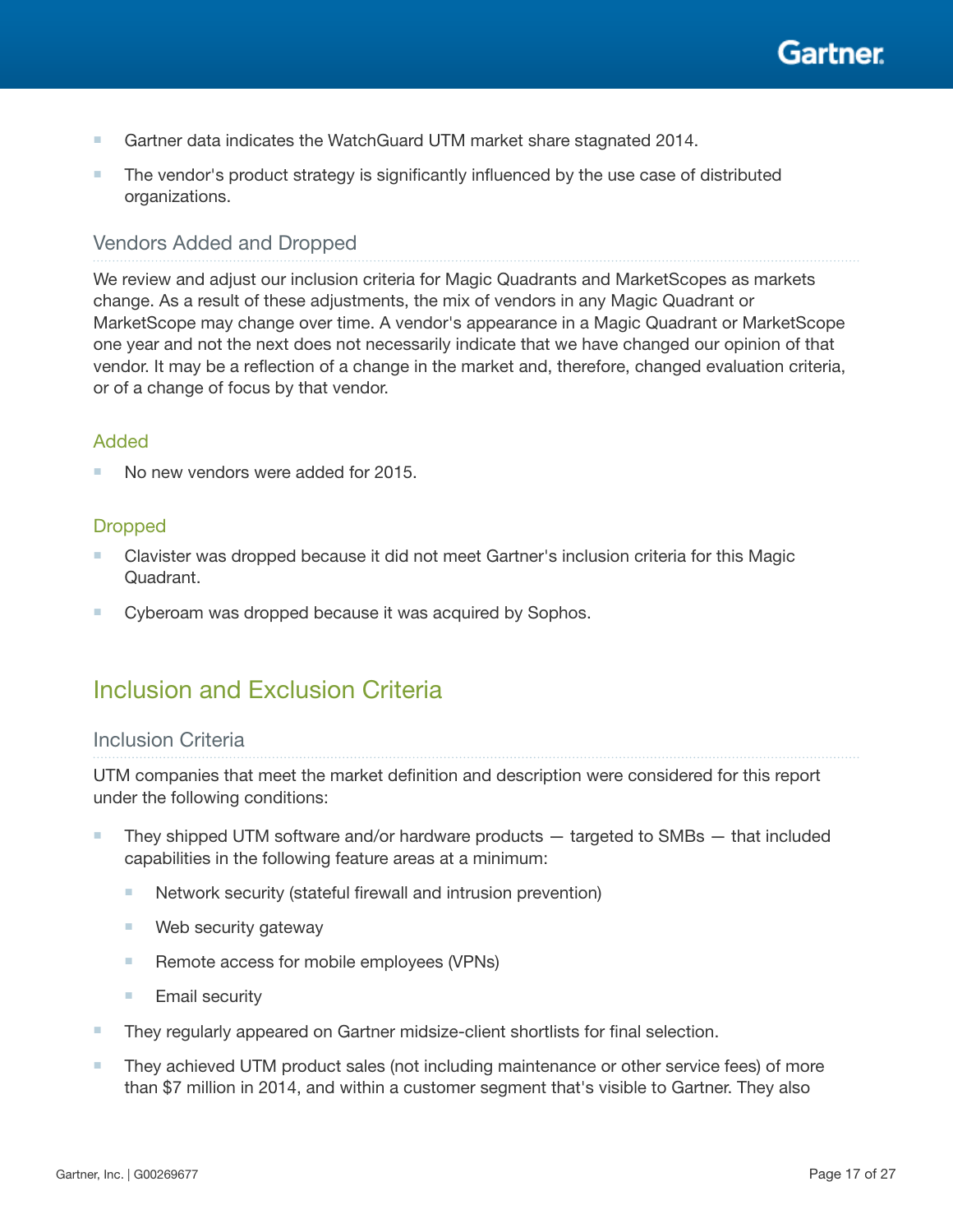

achieved this revenue on the basis of product sales, exclusive of managed security service (MSS) revenue.

■ The vendor can provide at least three reference customers willing to talk to Gartner, or Gartner has had sufficient input from Gartner clients on the product.

## Exclusion Criteria

- There was insufficient information for assessment, and the company didn't otherwise meet the inclusion criteria or isn't actively shipping products yet.
- Products aren't usually deployed as the primary, Internet-facing firewall (for example, proxy servers and IPS solutions).
- Products are built around personal firewalls, host-based firewalls, host-based IPSs and Web application firewalls — all of which are distinct markets.
- Solutions are typically delivered as a managed security service (MSS), to the extent that product sales did not reach the \$7 million threshold.

In addition to the vendors included in this report, Gartner tracks other vendors that did not meet our inclusion criteria because of a specific vertical market focus and/or UTM revenue and/or competitive visibility levels, including Endian, GajShield, ilem Group, My Digital Shield, Netgear, North Coast Security Group, Quick Heal, Sangfor, SecPoint, Secui, Smoothwall, Trustwave, Untangle and ZyXEL.

## Evaluation Criteria

## Ability to Execute

- **Product or Service:** Key features such as ease of deployment and operation, console quality, price/performance, range of models, secondary product capabilities (including logging, mobile device management, integrated Wi-Fi support and remote access), and the ability to support multifunction deployments — are weighted heavily.
- Overall Viability: This includes a vendor's overall financial health, prospects for continuing operations, company history, and demonstrated commitment to the multifunction firewall and network security market. Growth of the customer base and revenue derived from sales are also considered. All vendors are required to disclose comparable market data, such as multifunction firewall revenue, competitive wins versus key competitors (which is compared with Gartner data on such competitions held by our clients), and devices in deployment. The number of multifunction firewalls shipped isn't a key measure of execution. Instead, we consider the use of these firewalls and the features deployed to protect the key business systems of Gartner midsize-business clients.
- Sales Execution/Pricing: This includes pricing, the number of deals, the installed base, and the strength of sales and distribution operations of the vendors. Presales and postsales support are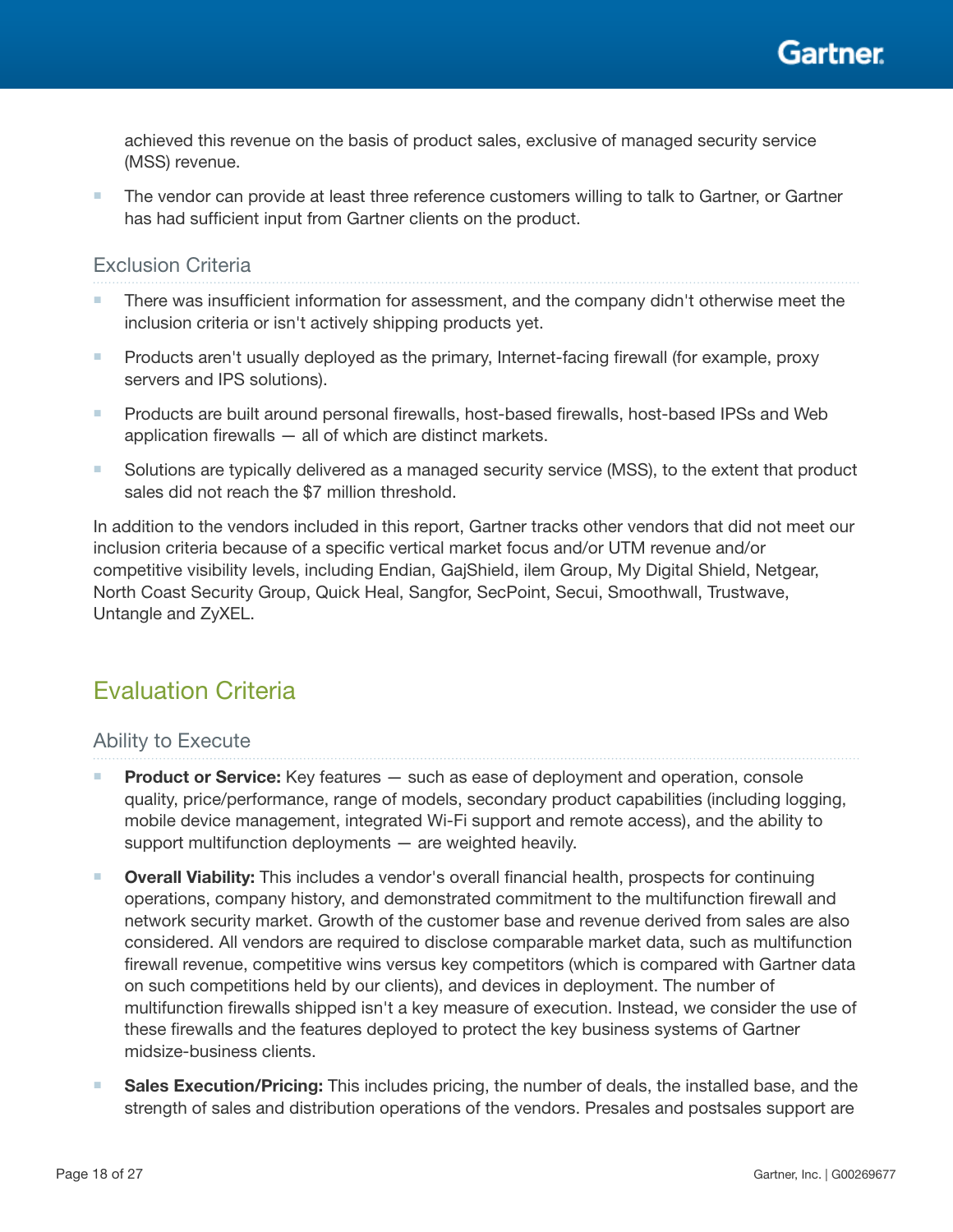evaluated. Pricing is compared in terms of a typical midsize-business deployment, including the cost of all hardware, support, maintenance and installation. Low pricing won't guarantee high execution or client interest. Buyers want value more than they want bargains, although low price is often a factor in building shortlists. The total cost of ownership during a typical multifunction firewall life cycle (which is three to five years) is assessed, as is the pricing model for adding security safeguards. In addition, the cost of refreshing the products is evaluated, as is the cost of replacing a competing product without intolerable costs or interruptions.

- Market Responsiveness/Record: This includes the ability to respond, change direction, be flexible, and achieve competitive success as opportunities develop, competitors act, customer needs evolve and market dynamics change. This criterion also considers the provider's history of responsiveness.
- Marketing Execution: This addresses awareness of the product in the market. We recognize companies that are consistently identified by our clients and often appear on their preliminary shortlists.
- Customer Experience and Operations: These include management experience and track record, and the depth of staff experience — specifically in the security marketplace. The greatest factor in these categories is customer satisfaction throughout the sales and product life cycle. Also important is ease of use, overall throughput across different deployment scenarios and how the firewall fares under attack conditions.

| <b>Evaluation Criteria</b>   | Weighting |
|------------------------------|-----------|
| Product or Service           | High      |
| Overall Viability            | Medium    |
| Sales Execution/Pricing      | High      |
| Market Responsiveness/Record | Medium    |
| <b>Marketing Execution</b>   | l ow      |
| <b>Customer Experience</b>   | Medium    |
| Operations                   | Medium    |

#### Table 1. Ability to Execute Evaluation Criteria

Source: Gartner (August 2015)

## Completeness of Vision

Market Understanding and Marketing Strategy: These include providing a track record of delivering on innovation that precedes customer demand, rather than an "us, too" roadmap and an overall understanding and commitment to the security market (specifically, the SMB network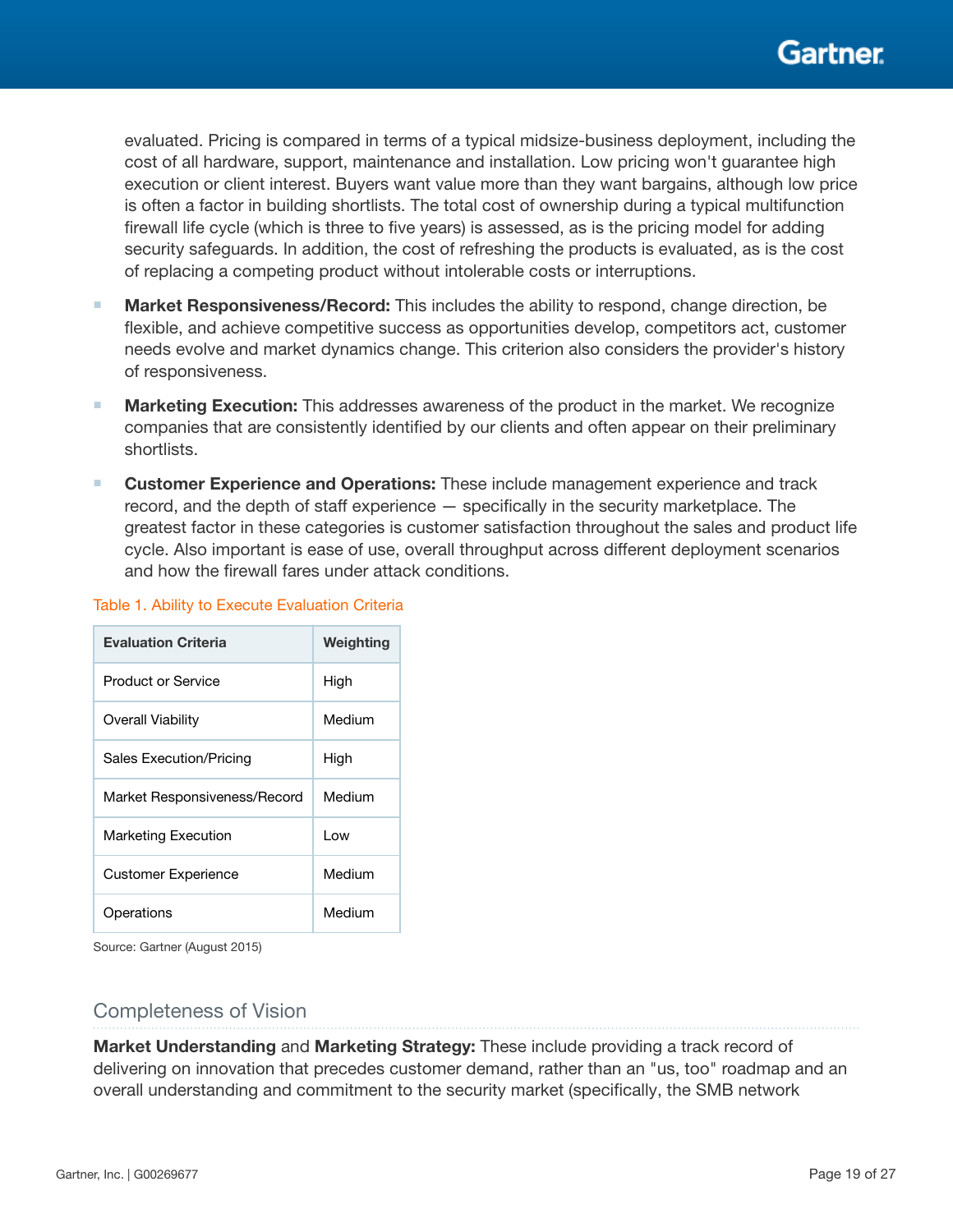security market). Gartner makes this assessment subjectively by several means, including interaction with vendors in briefings and feedback from Gartner clients on information they receive concerning roadmaps. Incumbent vendor market performance is reviewed yearly against specific recommendations that have been made to each vendor, and against future trends identified in Gartner research. Vendors can't merely state an aggressive future goal. They must enact a plan, show that they're following it and modify the plan as they forecast how market directions will change.

Sales Strategy: This includes preproduct and postproduct support, value for pricing, and clear explanations and recommendations for detection events and deployment efficacy. Building loyalty through credibility with a full-time midsize-business security and research staff demonstrates the ability to assess the next generation of requirements.

**Offering (Product) Strategy:** The emphasis is on the vendor's product roadmap, current features, leading-edge capabilities, virtualization and performance. The quality of the security research labs behind the security features is considered. Credible, independent third-party certifications, such as Common Criteria, are included. Integration with other security components is also weighted, as well as product integration with other IT systems. As threats change and become more targeted and complex, we weight vendors highly if they have roadmaps to move beyond purely signature-based, deep-packet inspection techniques. In addition, we weight vendors that add mobile device management to their offerings and are looking to support SMB organizations that use cloud-based services.

Business Model: This includes the process and success rate of developing new features and innovation, and R&D spending.

Innovation: This includes product innovation, such as R&D, and quality differentiators, such as performance, virtualization, integration with other security products, a management interface, and clarity of reporting.

Geographic Strategy: This includes the ability and commitment to service geographies.

The more a product mirrors the workflow of the midsize-business operations scenario, the better the vision. Products that aren't intuitive in deployment, or operations that are difficult to configure or have limited reporting, are scored accordingly. Solving customer problems is a key element of this category. Reducing the rule base, offering interproduct support and beating competitors to market with new features are foremost.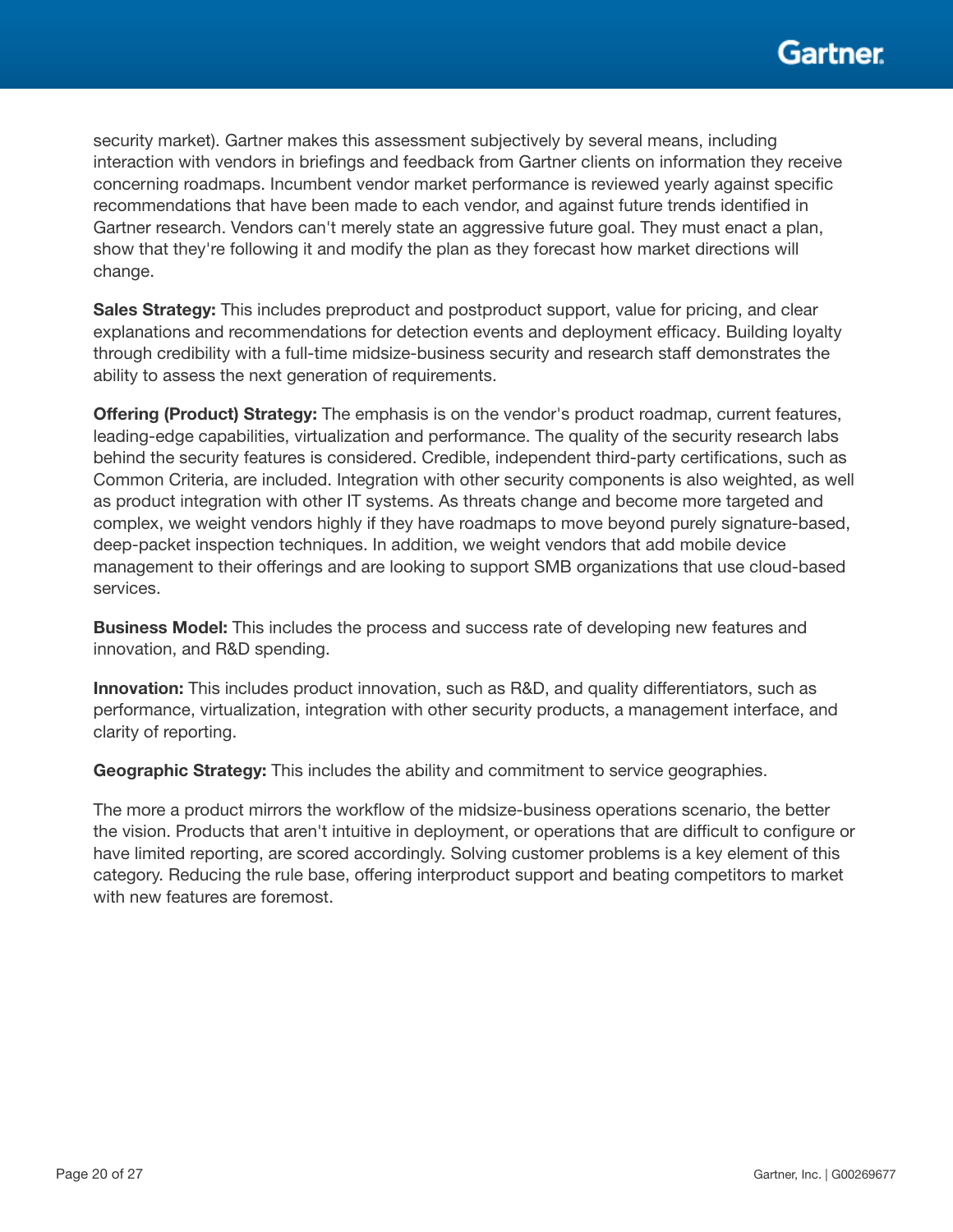Gartner

| <b>Evaluation Criteria</b>  | Weighting |
|-----------------------------|-----------|
| Market Understanding        | High      |
| Marketing Strategy          | High      |
| Sales Strategy              | Medium    |
| Offering (Product) Strategy | Medium    |
| <b>Business Model</b>       | Medium    |
| Vertical/Industry Strategy  | Not Rated |
| Innovation                  | High      |
| Geographic Strategy         | Low       |

Source: Gartner (August 2015)

## Quadrant Descriptions

#### Leaders

The Leaders quadrant contains vendors at the forefront of making and selling UTM products that are built for midsize-business requirements. The requirements necessary for leadership include a wide range of models to cover midsize-business use cases, support for multiple features, and a management and reporting capability that's designed for ease of use. Vendors in this quadrant lead the market in offering new safeguarding features, and in enabling customers to deploy them inexpensively without significantly affecting the end-user experience or increasing staffing burdens. These vendors also have a good track record of avoiding vulnerabilities in their security products. Common characteristics include reliability, consistent throughput, and products that are intuitive to manage and administer.

#### **Challengers**

The Challengers quadrant contains vendors that have achieved a sound customer base, but they aren't leading with features. Many Challengers have other successful security products in the midsize world and are counting on the client relationship or channel strength, rather than the product, to win deals. Challengers' products are often well-priced, and because of their strength in execution, these vendors can offer economic security product bundles that others can't. Many Challengers hold themselves back from becoming Leaders because they're obligated to set security or firewall products as a lower priority in their overall product sets.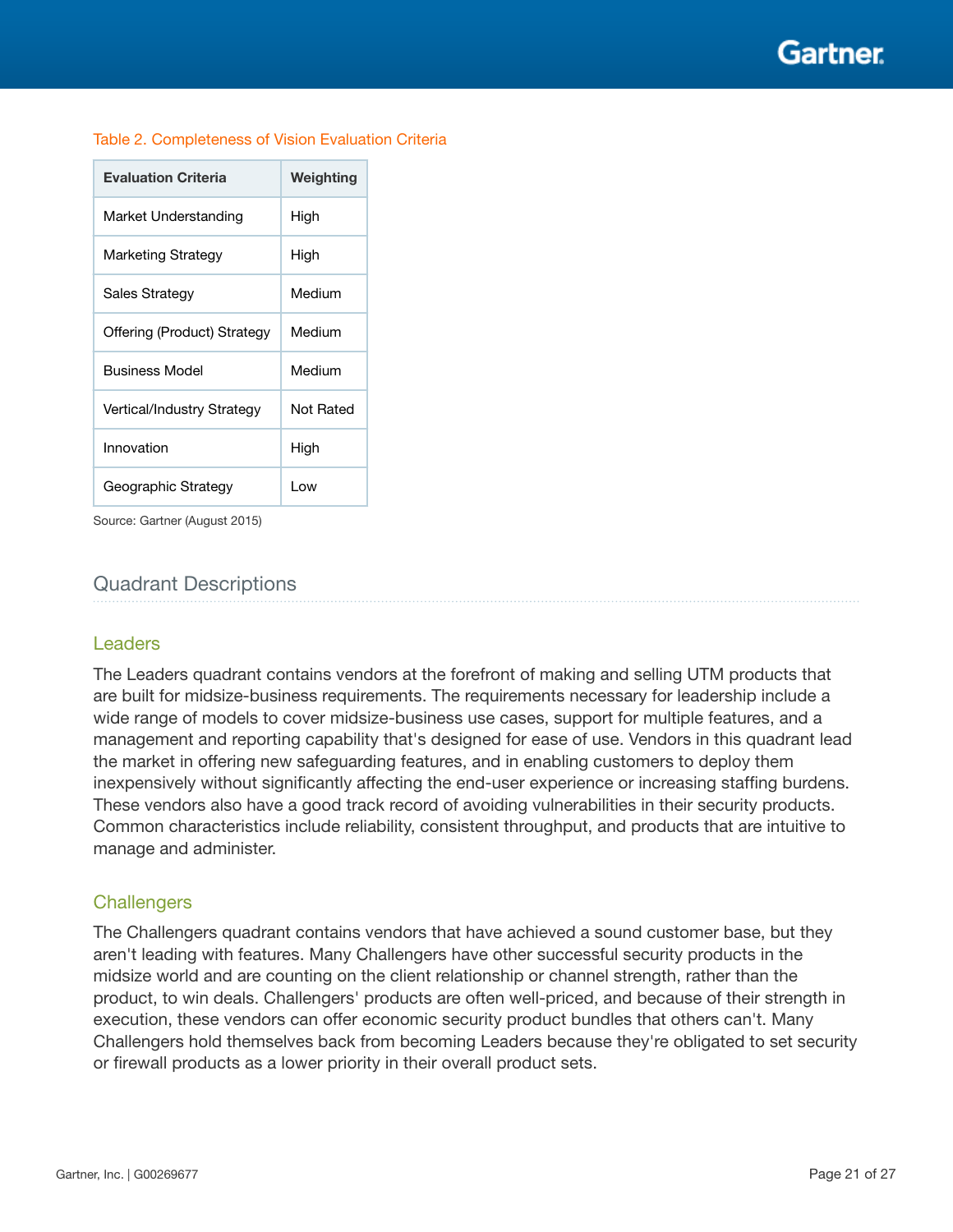

### **Visionaries**

Visionaries have the right designs and features for the midsize business, but lack the sales base, strategy or financial means to compete globally with Leaders and Challengers. Most Visionaries' products have good security capabilities, but lack the performance capability and support network. Savings and high-touch support can be achieved for organizations that are willing to update products more frequently and switch vendors, if required. Where security technology is a competitive element for an enterprise, Visionaries are good shortlist candidates.

### Niche Players

Most vendors in the Niche Players quadrant are enterprise-centric or small-office-centric in their approach to UTM devices for SMBs. Some Niche Players focus on specific vertical industries or geographies. If SMBs are already clients of these vendors for other products, then Niche Players can be shortlisted.

## **Context**

SMBs have significantly different network security requirements from those of large enterprises, due to different threat environments and different business pressures. Although the branch offices of some larger enterprises have requirements that are similar to midsize businesses, this is not always the case. The UTM market consists of a wide range of suppliers that meet the common core security requirements of SMBs, but businesses need to make their decisions by mapping their threat and deployment patterns to optimal offerings.

## Market Overview

The UTM market is mature, and many SMB organizations are now renewing their UTM technology for the third of fourth time, rather than acquiring it for the first time. The market growth is slowing and becoming closer to the other network security markets. In 2014, Sophos acquired Cyberoam, continuing the recent trend of consolidation in the UTM market. Rohde & Schwarz acquired German vendors gateprotect and Adyton, which now both operate under the gateprotect brand.

For 2014, Gartner estimates that the UTM market grew at 11.0% to reach a total of approximately \$1.64 billion (see "Market Share Analysis: Unified Threat Management (SMB Multifunction Firewalls), Worldwide, 2015 Update" and Note 2).

Small businesses with fewer than 100 employees have even more budgetary pressures and even fewer security pressures. Most security procurement decisions are driven by nontechnical factors and rarely feature competitive comparisons. For these reasons, this Magic Quadrant focuses on the UTM products used by midsize businesses, as defined above.

These differences between SMB and large-enterprise expectations are one of the major reasons why many of firewall vendors that sell successfully to the enterprise and SMB markets tend to have separate software or even product lines for each market. SMB and enterprise buying centers also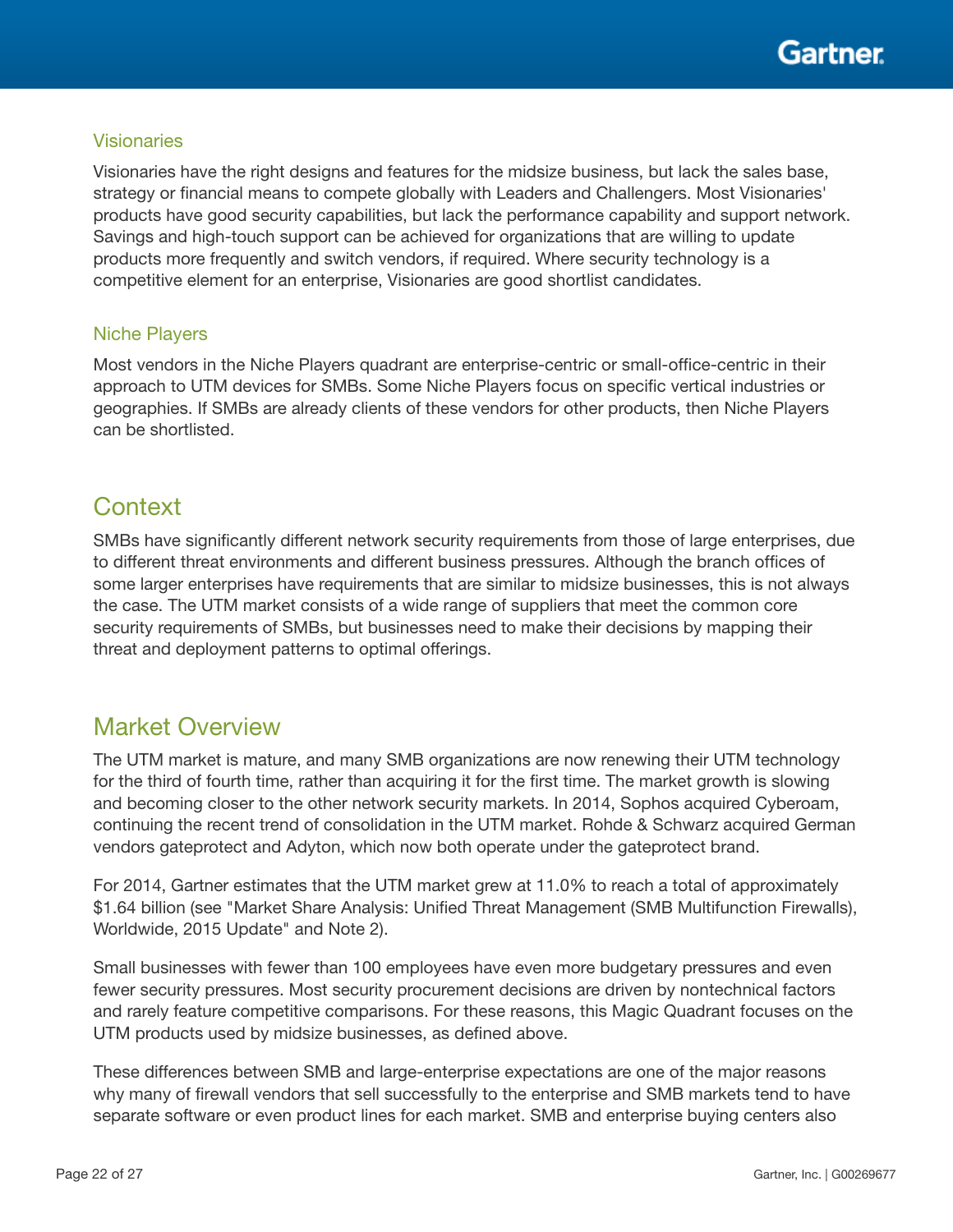have different expectations for their perimeter gateway, even if, with a few exceptions, UTM products and larger enterprise firewalls might compete for the same budget, as explained in ["Next-](https://www.gartner.com/document/2973220)[Generation Firewalls and Unified Threat Management Are Distinct Products and Market](https://www.gartner.com/document/2973220)s." After a long period of UTM vendors chasing larger enterprises, Gartner has observed an inflection in this strategy, with vendors acknowledging the need to focus more on network security needs that are relevant for an SMB organization.

In 2014, SSL decryption and network sandboxing were the most visible new features, even if the addition of sandboxing is more difficult for the smaller vendors, with limited OEM offering. Network sandboxing is mostly sold as a premium option, which could limit its adoption in the SMB market (see "[Market Guide for Network Sandboxing](https://www.gartner.com/document/2995621)"). Gartner believes that vendors are still learning how to position sandboxing and other recent security detection methods (threat intelligence feeds, command and control detection) when compared to incumbent antivirus and IPS options. As the technology and marketing message matures, new pricing and bundling strategy could further expand the adoption of these features.

SMB organizations also start to see a need for SSL decryption, principally to enforce Web filtering policy and prevent malware infection. This creates additional performance issues and product sizing difficulties for the UTM channel, sometimes leading to customer dissatisfaction when forced to stop decrypting SSL traffic because of unacceptable user experience.

Alternatively, a few providers now target distributed organizations that have needs close to those of midsize organizations. This includes MSSPs for SMBs and distributed enterprises such as retailers, healthcare organizations and small governmental agencies. Despite centralized purchase and maintenance centers, each office is similar to an autonomous organization.

Vendors focusing on the distributed organization use case are now heading toward placing the management and monitoring consoles fully in the cloud. Gartner believes that, although it's convenient for the vendors to do so, a portion of the SMB market will not accept this exclusively cloud model for reasons of latency, and need to access the console when under attack. In some regions and industry verticals, limited trust in a foreign supplier and other privacy concerns would be additional reasons to avoid the cloud model. Reporting and log retention are well-suited to the cloud, but not exclusively.

UTM vendors increasingly are fighting over initial purchase prices, and all vendors manage to win deals on the strength of this sole advantage, based on the targeted vertical and geographic area. In the longer term, the security market for SMB might be influenced by the increased adoption of mobile technology, cloud services and — for upper-midsize businesses — virtualized demilitarized zone (DMZ) and data center. While there is no visible actor that could disrupt the UTM market yet, alternate approaches, such as endpoint and mobile device management or secure Web gateway hosted in the cloud, could become more serious contenders.

## Gartner Recommended Reading

*Some documents may not be available as part of your current Gartner subscription.*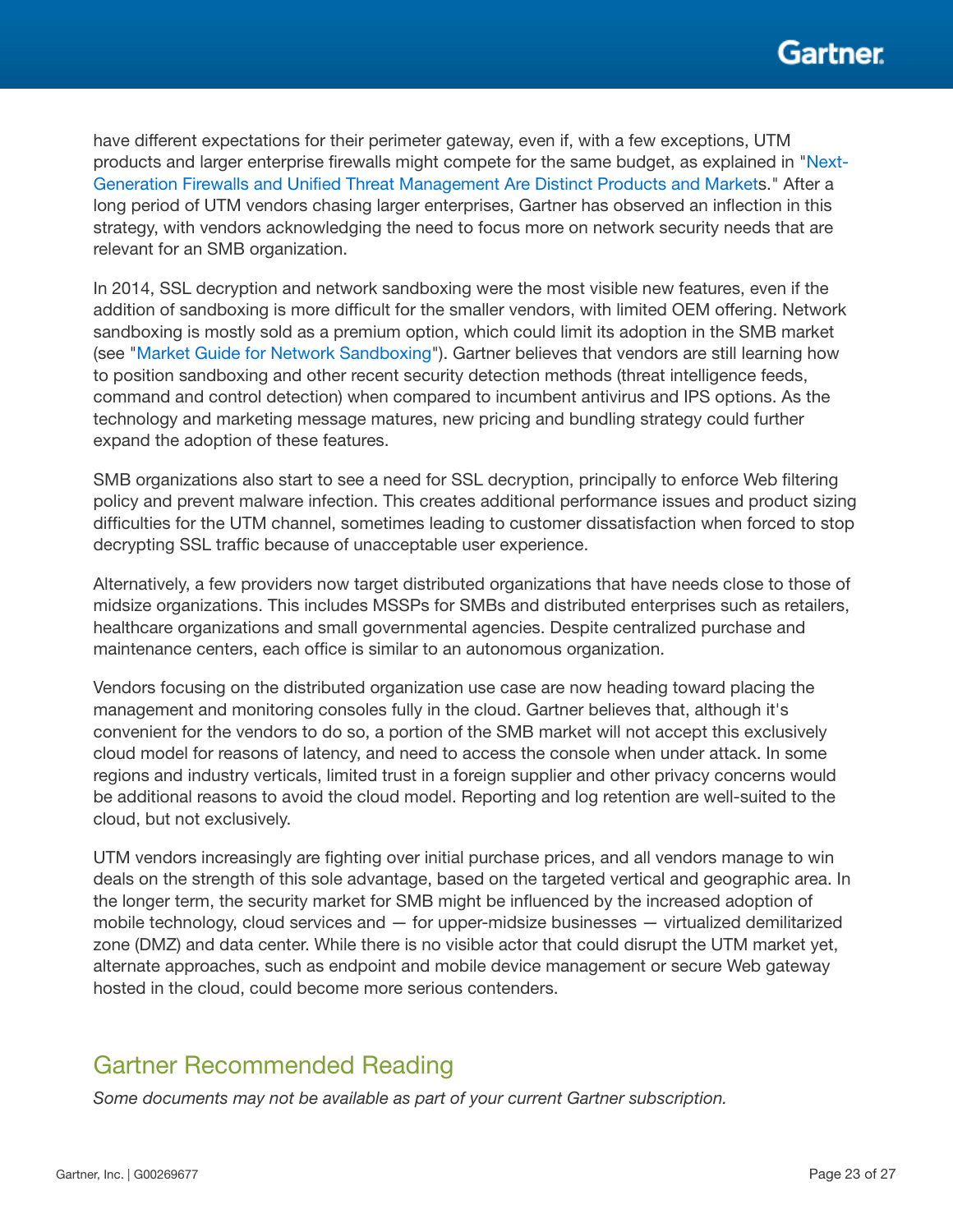"Market Share: Enterprise Network Equipment by Market Segment, Worldwide, 4Q14 and 2014"

"How Markets and Vendors Are Evaluated in Gartner Magic Quadrants"

"Magic Quadrant for Enterprise Network Firewalls"

"What You Should Expect From Unified Threat Management Solutions"

"Bring Branch Office Network Security Up to the Enterprise Standard"

### Note 1 Small and Midsize Market Definition

Gartner generally defines SMBs by the number of employees and/or annual revenue they have. The primary attribute that is used most often is the number of employees. Small businesses usually have fewer than 100 employees, while midsize businesses are usually defined as companies with fewer than 1,000 employees. The secondary attribute that is used most often is annual revenue. Small businesses are usually defined as those with less than \$50 million in annual revenue, while midsize businesses are defined as those with less than \$1 billion in annual revenue. Typically, 80% of the companies that Gartner analysts speak with have between 100 and 999 employees, and revenue of \$100 million to \$500 million (see "Gartner's Small and Midsize Business Market Definition, 2013 Update").

### Note 2 UTM Revenue Differentiation

Gartner does not include branch office firewall revenue as UTM revenue. The market size and growth are estimated compared with numbers from the previous UTM Magic Quadrant.

## Evaluation Criteria Definitions

#### Ability to Execute

Product/Service: Core goods and services offered by the vendor for the defined market. This includes current product/service capabilities, quality, feature sets, skills and so on, whether offered natively or through OEM agreements/partnerships as defined in the market definition and detailed in the subcriteria.

**Overall Viability:** Viability includes an assessment of the overall organization's financial health, the financial and practical success of the business unit, and the likelihood that the individual business unit will continue investing in the product, will continue offering the product and will advance the state of the art within the organization's portfolio of products.

Sales Execution/Pricing: The vendor's capabilities in all presales activities and the structure that supports them. This includes deal management, pricing and negotiation, presales support, and the overall effectiveness of the sales channel.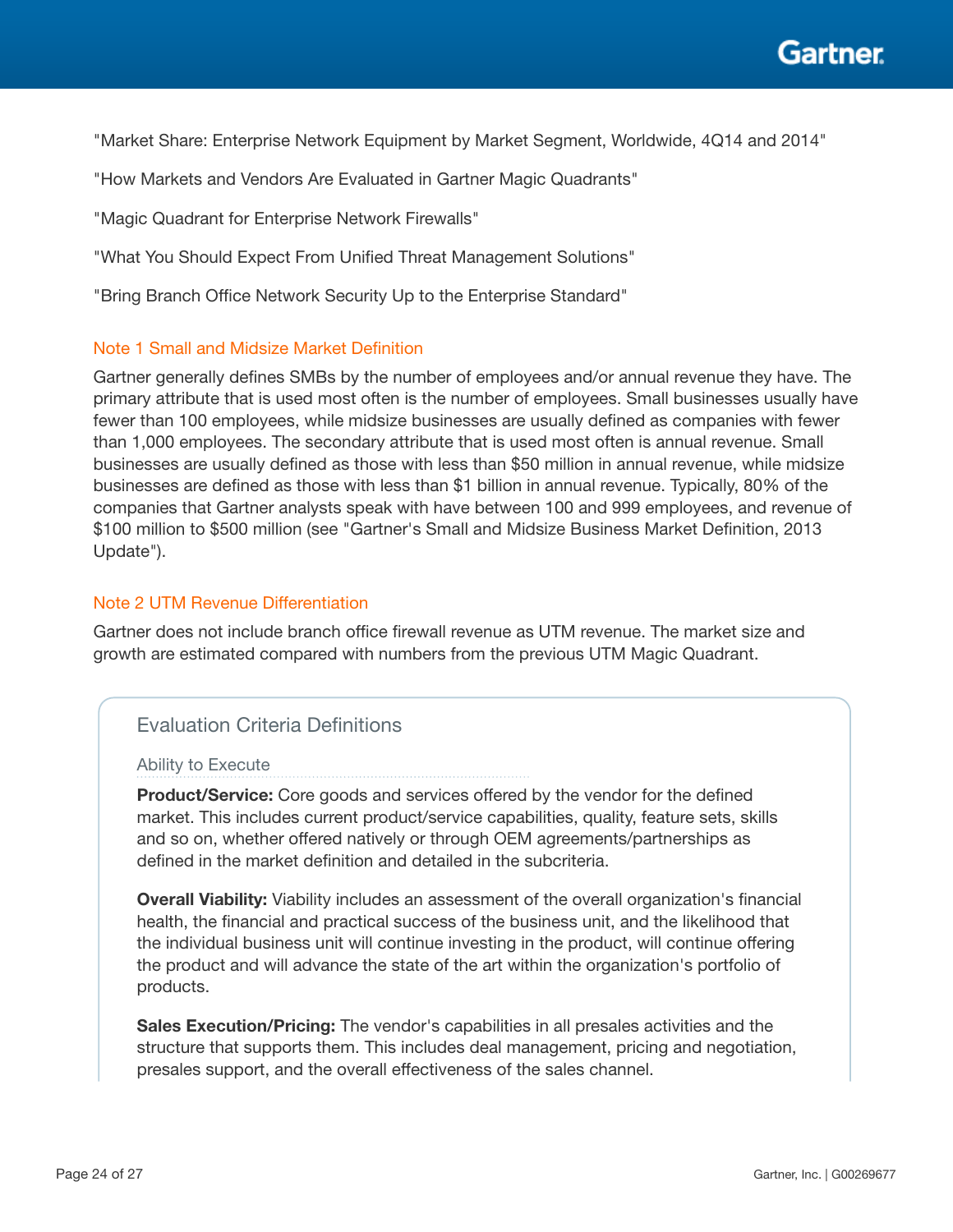

Market Responsiveness/Record: Ability to respond, change direction, be flexible and achieve competitive success as opportunities develop, competitors act, customer needs evolve and market dynamics change. This criterion also considers the vendor's history of responsiveness.

**Marketing Execution:** The clarity, quality, creativity and efficacy of programs designed to deliver the organization's message to influence the market, promote the brand and business, increase awareness of the products, and establish a positive identification with the product/brand and organization in the minds of buyers. This "mind share" can be driven by a combination of publicity, promotional initiatives, thought leadership, word of mouth and sales activities.

Customer Experience: Relationships, products and services/programs that enable clients to be successful with the products evaluated. Specifically, this includes the ways customers receive technical support or account support. This can also include ancillary tools, customer support programs (and the quality thereof), availability of user groups, service-level agreements and so on.

**Operations:** The ability of the organization to meet its goals and commitments. Factors include the quality of the organizational structure, including skills, experiences, programs, systems and other vehicles that enable the organization to operate effectively and efficiently on an ongoing basis.

#### Completeness of Vision

**Market Understanding:** Ability of the vendor to understand buyers' wants and needs and to translate those into products and services. Vendors that show the highest degree of vision listen to and understand buyers' wants and needs, and can shape or enhance those with their added vision.

Marketing Strategy: A clear, differentiated set of messages consistently communicated throughout the organization and externalized through the website, advertising, customer programs and positioning statements.

**Sales Strategy:** The strategy for selling products that uses the appropriate network of direct and indirect sales, marketing, service, and communication affiliates that extend the scope and depth of market reach, skills, expertise, technologies, services and the customer base.

Offering (Product) Strategy: The vendor's approach to product development and delivery that emphasizes differentiation, functionality, methodology and feature sets as they map to current and future requirements.

**Business Model:** The soundness and logic of the vendor's underlying business proposition.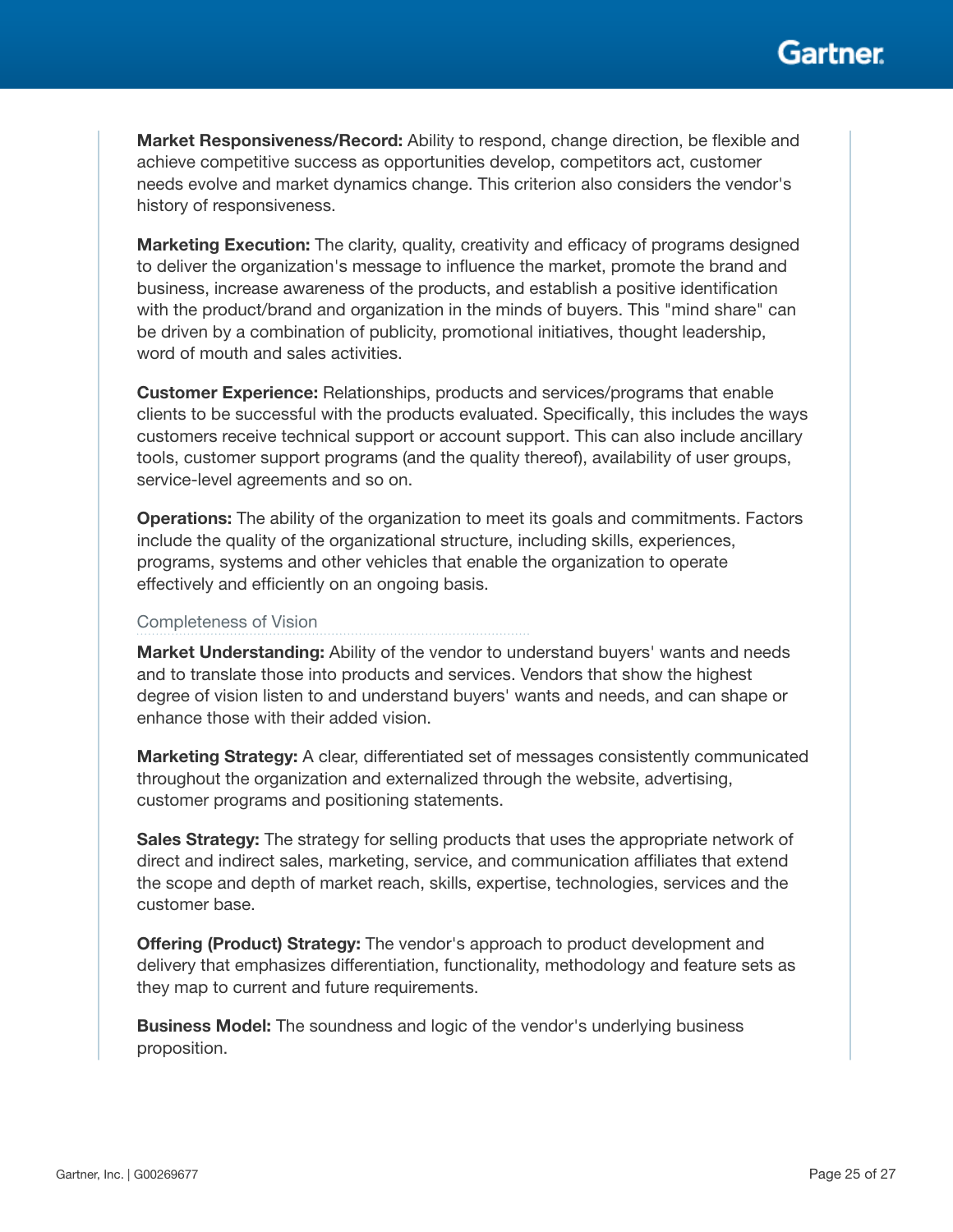

Vertical/Industry Strategy: The vendor's strategy to direct resources, skills and offerings to meet the specific needs of individual market segments, including vertical markets.

Innovation: Direct, related, complementary and synergistic layouts of resources, expertise or capital for investment, consolidation, defensive or pre-emptive purposes.

Geographic Strategy: The vendor's strategy to direct resources, skills and offerings to meet the specific needs of geographies outside the "home" or native geography, either directly or through partners, channels and subsidiaries as appropriate for that geography and market.